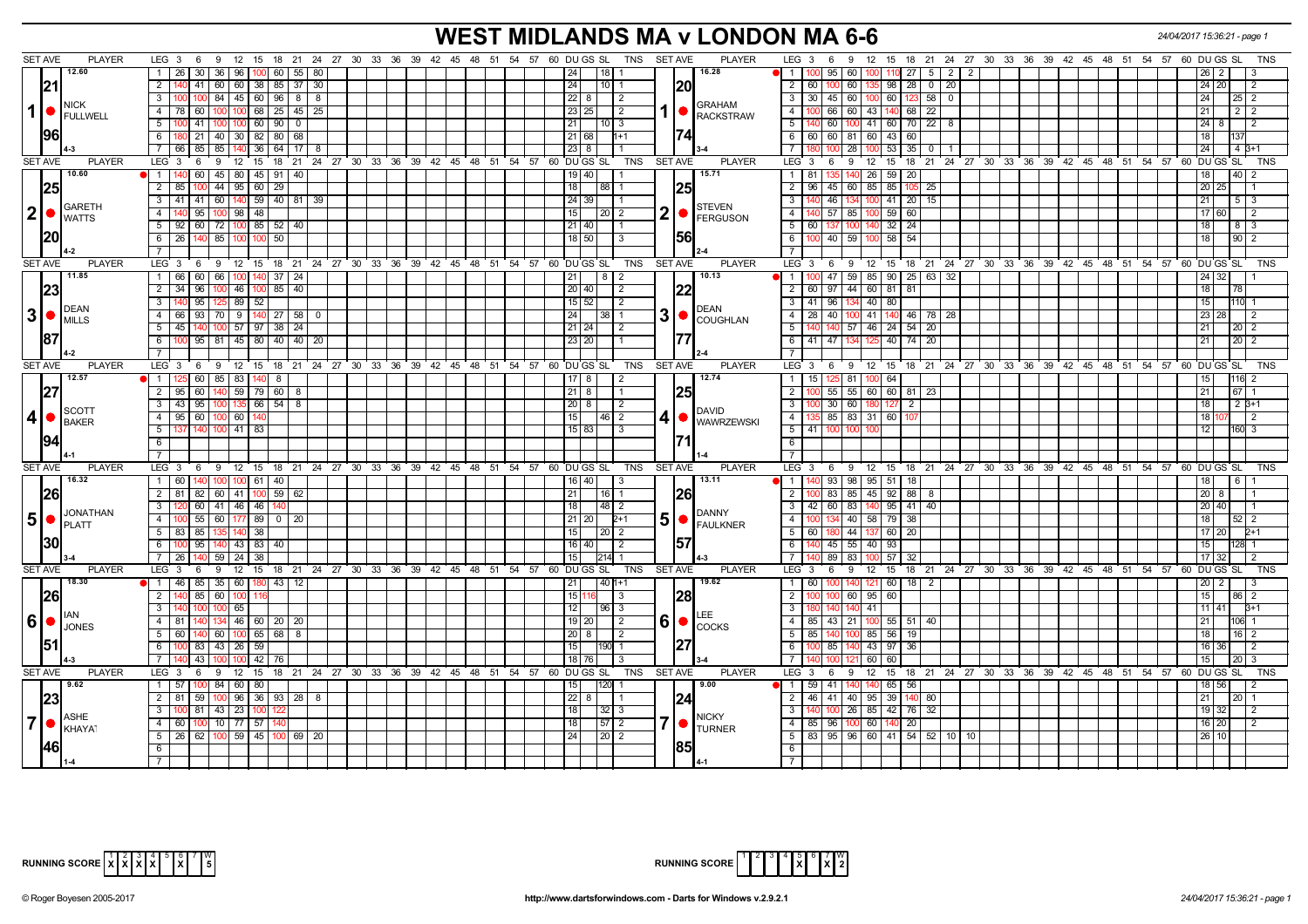# **WEST MIDLANDS MA v LONDON MA 6-6** *24/04/2017 15:36:24 - page 2*

| <b>SET AVE</b>                                                                                 | <b>PLAYER</b> | LEG <sub>3</sub><br>9 12<br>- 6                                | 15                                                          |          | 18 21 24 27 30 33 36 39 42 45 48 51 54 57 |       | TNS<br>60 DU GS SL                | <b>SET AVE</b><br><b>PLAYER</b>                                    | LEG <sub>3</sub><br>9<br>12 15<br>-6                | 18 21 24 27 30 33 36 39 42 45 48 51 54 57 |          |                  | 60 DU GS SL<br><b>TNS</b>                                          |
|------------------------------------------------------------------------------------------------|---------------|----------------------------------------------------------------|-------------------------------------------------------------|----------|-------------------------------------------|-------|-----------------------------------|--------------------------------------------------------------------|-----------------------------------------------------|-------------------------------------------|----------|------------------|--------------------------------------------------------------------|
| 9.58                                                                                           |               | 81<br>36   60                                                  | 43   31                                                     |          |                                           |       | $10$   2<br>21                    | 12.94                                                              | 38 40                                               | 83   60                                   |          |                  |                                                                    |
| 23                                                                                             |               | $2 \mid 22$<br>$59 \mid 94 \mid 60$                            |                                                             |          |                                           |       | 15<br>128 1                       | 26                                                                 | $\overline{2}$<br>$100$ 58<br>80 123<br>100         | 40                                        |          |                  | 16 40<br>-3                                                        |
|                                                                                                |               | 140 100<br>3 I                                                 | 45   41   41   100   18   16                                |          |                                           |       | 22<br>$\vert$ 3<br>16             |                                                                    | $\overline{\mathbf{3}}$<br>85 137                   | 82   81   25   71   10                    |          |                  | $10$   1<br>21 <sup>1</sup>                                        |
| <b>GAVIN</b><br>$ 8  \bullet  _{\text{BAKER}}$                                                 |               | 60<br>45<br> 41 60<br>41                                       |                                                             |          |                                           |       | 15<br>$155$ 1                     | <b>STEVE</b><br>$\vert 8 \vert$ $\bullet$ $\vert_{\text{DOUGLAS}}$ | $140$ 81 30<br>$\overline{4}$                       | 10 <sup>1</sup>                           |          |                  | $16$   $10$                                                        |
|                                                                                                |               | $5 \mid 26$<br>100                                             | 83 81 60 42 77                                              |          |                                           |       | 32 1<br>21                        |                                                                    | 93 100 57<br>5<br>$43 \mid 44$                      | 114<br>50                                 |          |                  | 21 50                                                              |
| 19                                                                                             |               | 6                                                              |                                                             |          |                                           |       |                                   | 54                                                                 | 6                                                   |                                           |          |                  |                                                                    |
|                                                                                                |               |                                                                |                                                             |          |                                           |       |                                   |                                                                    | $\overline{7}$                                      |                                           |          |                  |                                                                    |
| <b>SET AVE</b>                                                                                 | <b>PLAYER</b> | LEG $3 \quad 6$                                                | 9 12 15 18 21 24 27 30 33 36 39 42 45 48 51 54 57           |          |                                           |       | 60 DU GS SL<br><b>TNS</b>         | <b>SET AVE</b><br><b>PLAYER</b>                                    | $LEG^3$ 3<br>- 6                                    |                                           |          |                  | 9 12 15 18 21 24 27 30 33 36 39 42 45 48 51 54 57 60 DU GS SL  TNS |
| 12.97                                                                                          |               | 24                                                             | 61<br>$^{\circ}$                                            |          |                                           |       | 36 3<br>18                        | 14.41                                                              |                                                     | $32$   16<br>0 <sub>53</sub>              |          |                  | 20 <sup>1</sup>                                                    |
| 24                                                                                             |               | 92<br>$100$ 59<br>2 I<br>60                                    | 58   64   68                                                |          |                                           |       | 21 68                             | 25                                                                 | 21<br>83<br>2<br>40 100                             | 45                                        |          |                  | 18                                                                 |
|                                                                                                |               | 98<br>43<br>140 43<br>3 I                                      | 40<br>137                                                   |          |                                           |       | 18 40<br>  2                      |                                                                    | 81<br>3<br>  95<br>100<br>-12                       | 52<br>36                                  |          |                  | $16 \mid 2$<br>18                                                  |
| DANIEL<br>$\left  9 \right $ $\bullet$ $\left  \frac{\text{DAINIEL}}{\text{NICHOLLS}} \right $ |               | $4 \mid 24$<br>60                                              | 85<br>64<br>100                                             |          |                                           |       | 68 2<br>18                        | <b>TOM</b><br> 9 <br>I MCGURN                                      | 85<br>$\overline{4}$<br>45<br>58 93                 | 40                                        |          |                  | $1 + 1$<br>17140                                                   |
|                                                                                                |               | 5 56 40                                                        | 140 98 57 70                                                |          |                                           |       | 18<br> 40 1                       |                                                                    | 5<br>83   60  <br>1001                              | 60 68 87 43                               |          |                  | $20 \mid 43$                                                       |
| 93                                                                                             |               | 62<br>83 100 43<br>6 I<br>100                                  | 73 20                                                       |          |                                           |       | 21<br>$\sqrt{20}$ 2               | 82                                                                 | 6<br>$45 \ 60$<br>100                               | 90<br>- 6                                 |          |                  | 20 6                                                               |
|                                                                                                |               |                                                                |                                                             |          |                                           |       |                                   |                                                                    | $\overline{7}$                                      |                                           |          |                  |                                                                    |
| <b>SET AVE</b>                                                                                 | <b>PLAYER</b> | $LEG_3$ 6<br>$9 \t12$                                          | 15                                                          |          | 18 21 24 27 30 33 36 39 42 45 48 51       |       | 54 57 60 DU GS SL<br><b>TNS</b>   | <b>SET AVE</b><br><b>PLAYER</b>                                    | LEG 3<br>$12 \quad 15$<br>6<br>9                    |                                           |          |                  | 18 21 24 27 30 33 36 39 42 45 48 51 54 57 60 DUGS SL<br>TNS        |
| 7.45                                                                                           |               | 118141<br>140 60                                               |                                                             |          |                                           |       | 179 1<br>12                       | 13.08                                                              | 85<br>56<br>$\mathbf{1}$<br>1801                    |                                           |          |                  | 12 56<br>$2+2$                                                     |
| 27                                                                                             |               | 66 40<br>83<br>10                                              | 12                                                          |          |                                           |       | 15<br> 87 2                       | 34                                                                 | $95$ 58 78<br>$\overline{2}$                        | 70                                        |          |                  | $17$ 70<br>$\overline{2}$                                          |
|                                                                                                |               | 100 60<br>$95$ 140 43<br>$\mathbf{3}$                          |                                                             |          |                                           |       | 15<br> 63 2                       |                                                                    | $\overline{77}$<br>$\overline{3}$                   | $3 \overline{16}$                         |          |                  | $14$ 16<br>$B+1$                                                   |
| $10$ $\bullet$ $\frac{100}{100}$                                                               |               | $59$ 140 59 60<br>4 I                                          |                                                             |          |                                           |       | $\overline{12}$<br>$183$ 1        | <b>CONAN</b><br>10<br><b>WHITEHEAD</b>                             | $\overline{4}$<br>100 81 140 80 100                 |                                           |          |                  | 15 100<br>l 3                                                      |
|                                                                                                |               | 5 <sup>5</sup>                                                 |                                                             |          |                                           |       |                                   |                                                                    | 5                                                   |                                           |          |                  |                                                                    |
| 63                                                                                             |               | 6                                                              |                                                             |          |                                           |       |                                   | 155                                                                | $6\overline{6}$                                     |                                           |          |                  |                                                                    |
|                                                                                                |               |                                                                |                                                             |          |                                           |       |                                   |                                                                    |                                                     |                                           |          |                  |                                                                    |
| <b>SET AVE</b>                                                                                 | <b>PLAYER</b> | LEG <sub>3</sub><br>12<br>9<br>- 6                             | ່ 18 ່ 21<br>15                                             | 24 27 30 | 33 36 39 42 45 48 51                      | 54 57 | 60 DU GS SL<br><b>TNS</b>         | <b>SET AVE</b><br><b>PLAYER</b>                                    | LEG <sup>'</sup><br>12<br>3<br>9<br>- 6             | 18 21 24 27 30 33 36<br>15                | 39 42 45 | $48 \t 51$<br>54 | 57<br>60 DU GS SL<br>TNS                                           |
| 9.94                                                                                           |               | 58<br>58<br>59   41                                            | 60                                                          |          |                                           |       | 225<br>15                         | 12.87                                                              | $\cdot$ 1 $\cdot$<br>60                             | 48<br>5 48                                |          |                  |                                                                    |
| 24                                                                                             |               | 140 58<br>27   100   100                                       | 36 20                                                       |          |                                           |       | $\sqrt{21}$<br>$\vert 20 \vert 3$ | <b>26</b>                                                          | $\overline{2}$<br>45<br>84 25<br>60   134           | 117 36                                    |          |                  | 20 36<br>$\overline{2}$                                            |
|                                                                                                |               | $\sqrt{39}$<br>$100$ 41 80<br>60<br>3 I                        |                                                             |          |                                           |       | 15<br>181 1                       |                                                                    | $\overline{\mathbf{3}}$<br>42 85<br>$100$ 43<br>125 | 106                                       |          |                  |                                                                    |
| <b>MARK</b><br>$\bullet$ $ $ CRADDOCK                                                          |               | 83<br>140   46  <br>4<br>140                                   |                                                             |          |                                           |       | 16<br>32 I<br>$\frac{12}{2}$      | <b>TOMMY</b><br>1<br><b>SANWELL</b>                                | 43 45 85 60 140<br>$\overline{4}$                   |                                           |          |                  | 128 1                                                              |
|                                                                                                |               | $\overline{24}$<br>5 <sub>1</sub><br>$\sqrt{97}$<br>134<br>140 | 40                                                          |          |                                           |       | 66 2<br>15                        |                                                                    | 5<br>$55$ 81<br>60 85<br>100                        |                                           |          |                  | 18 <sup>1</sup>                                                    |
| 55                                                                                             |               | 6                                                              |                                                             |          |                                           |       |                                   | <u>1711</u>                                                        | 6                                                   |                                           |          |                  |                                                                    |
|                                                                                                |               |                                                                |                                                             |          |                                           |       |                                   |                                                                    | $\overline{7}$                                      |                                           |          |                  |                                                                    |
| <b>SET AVE</b>                                                                                 | <b>PLAYER</b> | LEG $3 \t6$                                                    | 9 12 15 18 21 24 27 30 33 36 39 42 45 48 51 54 57 60 DUGSSL |          |                                           |       | <b>TNS</b>                        | <b>PLAYER</b><br>SET AVE                                           | LEG <sub>3</sub><br>- 6                             |                                           |          |                  | 9 12 15 18 21 24 27 30 33 36 39 42 45 48 51 54 57 60 DUGSSL<br>TNS |
| 11.73                                                                                          |               | $\bullet$ 1 50 60 97 100 97 57 40                              |                                                             |          |                                           |       | 19 40                             | 8.03                                                               | 26 45 45 43<br>$95$   41<br>$\mathbf{1}$            |                                           |          |                  | 206<br>18 <sup>1</sup>                                             |
| 31                                                                                             |               | $92$ 72<br><sup>2</sup><br>137 140                             |                                                             |          |                                           |       | 12<br>60 2                        | 24                                                                 | $\overline{2}$<br>180 95<br>100 86 40               |                                           |          |                  | $15 \, 40$<br>$2+1$                                                |
|                                                                                                |               | 46<br>3<br>140  121                                            | 20                                                          |          |                                           |       | 14 20<br>-3                       |                                                                    | $\overline{\mathbf{3}}$<br>$97 \mid 59$<br>100      |                                           |          |                  | 145 2<br>12 <sub>1</sub>                                           |
| <b>SHAUN</b><br>12   SHAUN                                                                     |               |                                                                |                                                             |          |                                           |       |                                   |                                                                    |                                                     |                                           |          |                  |                                                                    |
|                                                                                                |               | 58 97<br>$98 \mid 58$<br>4 I                                   | 90<br>100                                                   |          |                                           |       | 17 90                             | <b>CHRIS</b>                                                       | 41 21 60 80<br>$\overline{4}$<br>45   100           |                                           |          |                  | 154 1<br>18                                                        |
|                                                                                                |               | 5   121   35   140   96   69   40                              |                                                             |          |                                           |       | 16 40 <br>$\overline{2}$          | l2 ● <br><b>STEVENS</b>                                            | 60 100 60 123 58<br>$-5$                            |                                           |          |                  | 100 <sub>2</sub><br>  15                                           |
| 35                                                                                             |               | 6                                                              |                                                             |          |                                           |       |                                   | <b>36</b>                                                          | 6                                                   |                                           |          |                  |                                                                    |
|                                                                                                |               |                                                                |                                                             |          |                                           |       |                                   |                                                                    |                                                     |                                           |          |                  |                                                                    |

| OP: | n Carroll 31.35<br>$Ans$<br>lOF | <b>n Whitehead 34.55</b><br>Conan |                                |
|-----|---------------------------------|-----------------------------------|--------------------------------|
|     | 11∥12∥W<br>. .<br>.<br>.<br>. . | <b>RUNNING SCORE</b>              | 1 12 W<br>16 I<br>------------ |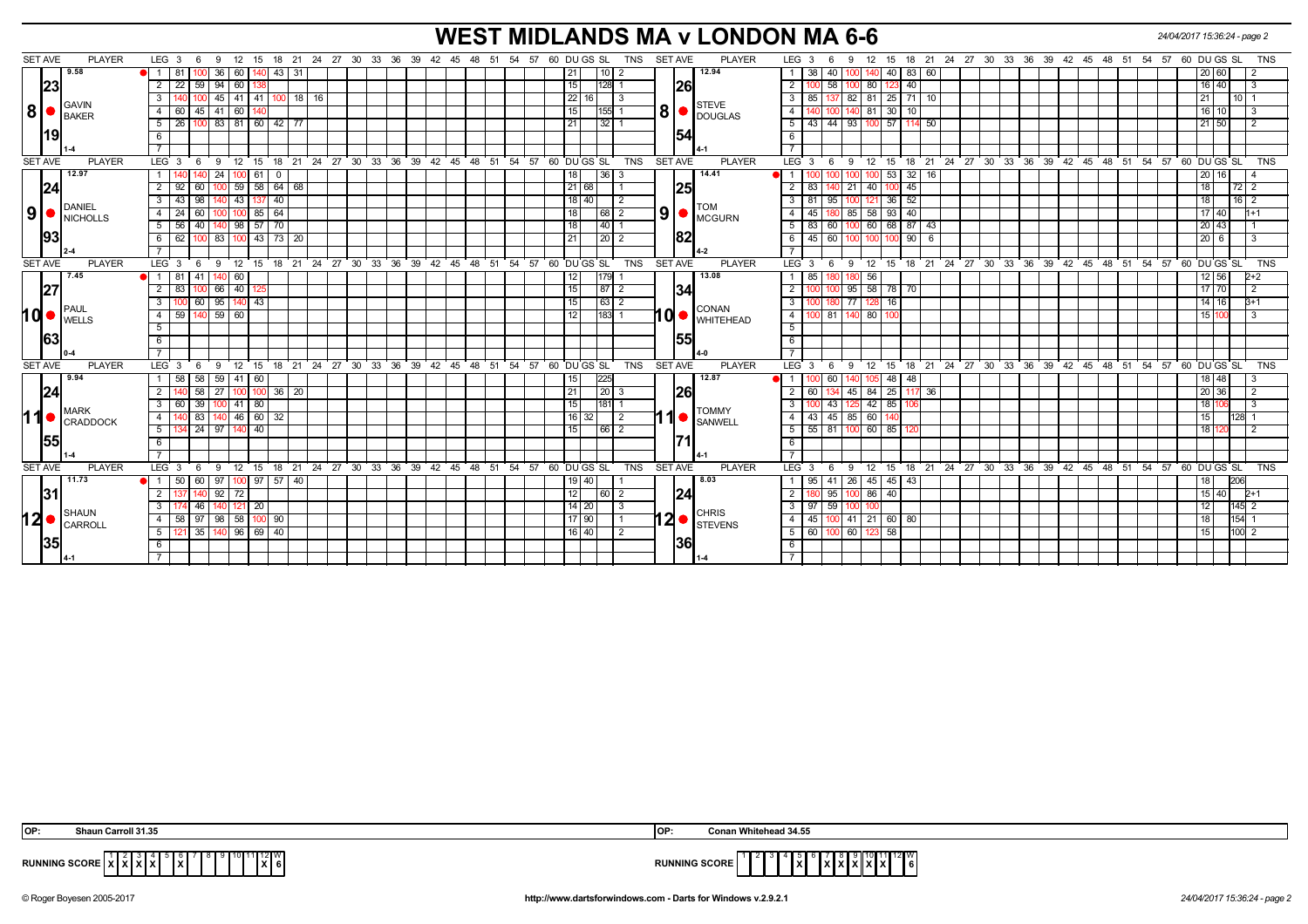#### **WEST MIDLANDS MA v LONDON MA 6-6** *24/04/2017 15:36:27 - page 3*

| <b>WEST MIDLANDS MA</b> |     |        |      |            |             |            |             |            |      |     |             | <b>LONDON MA</b>         |     |                  |            |             |       |             |     |      |     |             |
|-------------------------|-----|--------|------|------------|-------------|------------|-------------|------------|------|-----|-------------|--------------------------|-----|------------------|------------|-------------|-------|-------------|-----|------|-----|-------------|
| <b>PLAYER</b>           | W/L | LWON I | LOST | <b>AVE</b> | <b>TAVE</b> | <b>PTS</b> | <b>DRTS</b> | <b>TON</b> | TON+ | 180 | <b>TONS</b> | <b>IPLAYER</b>           | W/L | <b>LWON LOST</b> | <b>AVE</b> | <b>TAVE</b> | PTS   | <b>DRTS</b> | TON | TON+ | 180 | <b>TONS</b> |
| Nick Fullwell           | W   |        |      | 21.96      | 12.60       | 3469       | 158         |            |      |     | $11+1$      | Graham Rackstraw         |     |                  | 20.74      | 16.28       | 3339  | 161         |     |      |     | $14 + 1$    |
| <b>Gareth Watts</b>     | W   |        |      | 25.20      | 10.60       | 2898       | 115         |            |      |     |             | l Steven Ferauson        |     |                  | 25.56      | 15.71       | 2863  | 112         |     |      |     | 13          |
| Dean Mills              | W   |        |      | 23.87      | 1.85        | 2960       | 124         |            |      |     |             | l Dean Coughlan          |     |                  | 22.77      | 10.13       | 2778  | 122         |     |      |     |             |
| Scott Baker             | W   |        |      | 27.94      | 12.57       | 2459       | 88          |            |      |     |             | David Wawrzewski         |     |                  | 25.7       | 12.74       | 2160  | 84          |     |      |     | $11+1$      |
| Jonathan Platt          |     |        |      | 26.30      | 16.32       | 3209       | 122         |            |      |     | $13 + 7$    | l Dannv Faulkner         | W   |                  | 26.57      | 13.11       | -3321 | 125         |     |      |     | $10+1$      |
| Ian Jones               | W   |        |      | 26.51      | 18.30       | 3181       | 120         |            |      |     | $15+1$      | Lee Cocks                |     |                  | 28.27      | 19.62       | 3279  | 116         |     |      |     | $16 + 1$    |
| Ashe Khayat             |     |        |      | 23.46      | 9.62        | 2276       | 97          |            |      |     |             | l Nickv Turner           | W   |                  | 24.85      | 9.00        | 2485  | 100         |     |      |     |             |
| <b>Gavin Baker</b>      |     |        |      | 23.19      | 9.58        | 2180       | 94          |            |      |     |             | Steve Douglas            | W   |                  | 26.54      | 12.94       | 2495  | 94          |     |      |     |             |
| Daniel Nicholls         |     |        |      | 24.93      | 12.97       | 2842       | 114         |            |      |     |             | Tom McGurn               | W   |                  | 25.82      | 14.41       | 2918  | 113         |     |      |     | $13 + 1$    |
| <b>Paul Wells</b>       |     |        |      | 27.63      | 7.45        | 1492       | 54          |            |      |     |             | <b>I</b> Conan Whitehead | W   |                  | 34.55      | 13.08       | 2004  | 58          |     |      | - 3 | $10 + 3$    |
| <b>Mark Craddock</b>    |     |        |      | 24.55      | 9.94        | 2013       | 82          |            |      |     |             | <b>Tommy Sanwell</b>     | W   |                  | 26.7       | 12.87       | 2377  | 89          |     |      |     |             |
| Shaun Carroll           | W   |        |      | 31.35      | 11.73       | 2445       |             |            |      |     |             | <b>Chris Stevens</b>     |     |                  | 24.36      | 8.03        |       | 78          |     |      |     | $7 + 1$     |
| <b>TOTALS</b>           |     |        |      | 25.22      |             | 31424      | 1246        |            |      |     | $119 + 3$   | <b>TOTALS</b>            | D.  | วค               | 25.49      | 0.00        | 31919 | 1252        |     |      |     | $131 + 9$   |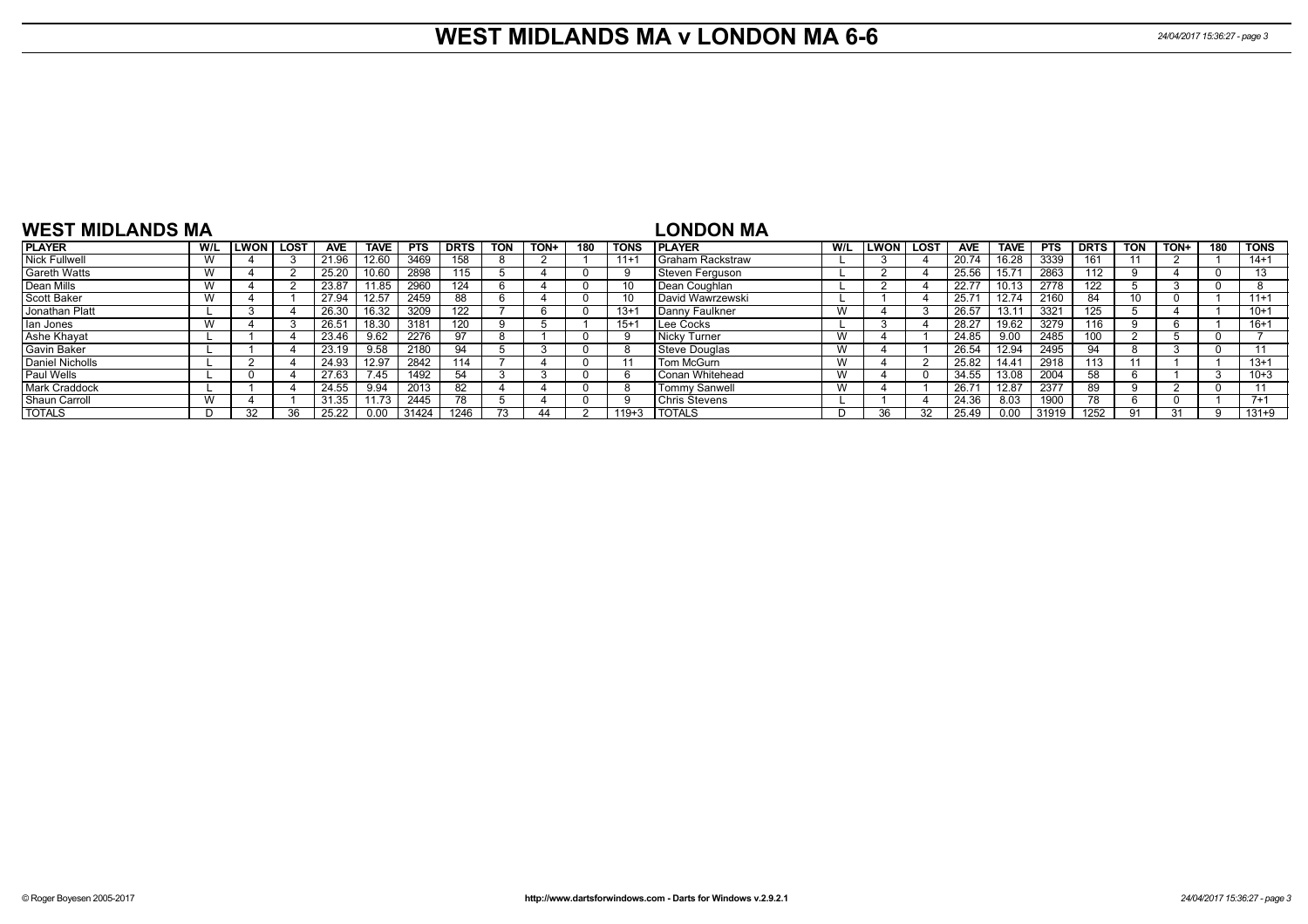# **WEST MIDLANDS WA v LONDON WA 1-5** *24/04/2017 15:36:34 - page 1*

| <b>SET AVE</b> | <b>PLAYER</b>                 | LEG 3                             | - 6                              | -9                 | 12            | 15  | 18                | 21<br>- 24     |                             |                |                  |                    |     | 27 30 33 36 39 42 45 48 51 54 57                           |  |  | 60 DU GS SL     |         | TNS            | <b>SET AVE</b> |     | <b>PLAYER</b>                   | LEG 3            | - 6               | 9               | 12                 | 15 | 18 21                  |                   |                |                               |           |            | 24 27 30 33 36 39 42 45 48 51 54 57 60 DU GS SL      |  |  |           |                 |        | <b>TNS</b>     |
|----------------|-------------------------------|-----------------------------------|----------------------------------|--------------------|---------------|-----|-------------------|----------------|-----------------------------|----------------|------------------|--------------------|-----|------------------------------------------------------------|--|--|-----------------|---------|----------------|----------------|-----|---------------------------------|------------------|-------------------|-----------------|--------------------|----|------------------------|-------------------|----------------|-------------------------------|-----------|------------|------------------------------------------------------|--|--|-----------|-----------------|--------|----------------|
|                | 3.62                          | -41                               | 28                               | -8                 | 24            | 60  | 60                | 24             | 26 I<br>41                  | -34            |                  |                    |     |                                                            |  |  | 30              | 155     |                |                |     | 4.56                            |                  | 45<br>22          | 45              | 40                 | 45 | 45  <br>45             | 66                | -41            | 91<br>16                      |           |            |                                                      |  |  |           | 32 16           |        |                |
| <u> 15 </u>    |                               | 2<br>40                           | 26                               | 69                 |               | 45  | 83                | $\boxed{60}$   | 22<br>$\mathbf 0$           | 8 <sup>1</sup> | $\overline{0}$ 1 | 8                  |     |                                                            |  |  | $35 \mid 8$     |         |                |                | 16  |                                 |                  |                   | 45<br>60        | 53                 | 85 | 40                     | $\mathbf 0$       | $\overline{0}$ | $\overline{0}$<br>$\mathbf 0$ |           |            |                                                      |  |  | 33        |                 | 16     |                |
| 1 <sup>1</sup> | <b>KATH</b><br><b>JENKINS</b> | 3<br>-28                          | 41                               | 31                 |               | 28  | 60                | 85             | 87<br>-8                    |                |                  |                    |     |                                                            |  |  | 27              | l 32 l  |                |                |     | <b>DEBS</b><br><b>WATLING</b>   | 3                | 85<br>60          | 26 <sup>1</sup> | 41                 | 45 | -60 I                  | 48                | 0              | 36                            |           |            |                                                      |  |  |           | 28 36           |        |                |
| <u> 1131</u>   |                               | 4<br>41                           |                                  | $45 \mid 41$       | $28 \mid 41$  |     | 121               | 41             | 92<br>35                    |                |                  |                    |     |                                                            |  |  | 27              | l 16 l  |                |                |     |                                 | 4                | 60                | 32              | 39                 | 40 | 59                     | $\overline{27}$   | - 9            |                               |           |            |                                                      |  |  |           | $26 \mid 9$     |        |                |
|                |                               |                                   |                                  |                    |               |     |                   |                |                             |                |                  |                    |     |                                                            |  |  |                 |         |                |                |     |                                 | 5                |                   |                 |                    |    |                        |                   |                |                               |           |            |                                                      |  |  |           |                 |        |                |
| <b>SET AVE</b> | <b>PLAYER</b>                 | LEG <sub>3</sub>                  |                                  | -9                 | $12 \quad 15$ |     | 18                | $21 \quad 24$  |                             |                |                  |                    |     | 27 30 33 36 39 42 45 48 51 54 57 60 DUGS SL                |  |  |                 |         | <b>TNS</b>     | <b>SET AVE</b> |     | <b>PLAYER</b>                   | $LEG^3$ 3        |                   | -9              | 12                 | 15 | $18$ 21                |                   |                |                               |           |            | 24 27 30 33 36 39 42 45 48 51 54 57 60 DUGS SL       |  |  |           |                 |        | <b>TNS</b>     |
|                | 4.21                          |                                   |                                  |                    | 85 I          | 54  | 78                | 40             | $\mathbf 0$                 |                |                  |                    |     |                                                            |  |  | 24 I            |         |                |                |     | 8.05                            |                  |                   | 85<br>43.       |                    | 75 | 10 I                   |                   |                |                               |           |            |                                                      |  |  | $22 \mid$ | $\overline{4}$  |        |                |
| 18             |                               | 2<br>43 I                         | 60                               | 45                 | 60            | IOO | 45                | $\sqrt{96}$    | $36$ 16                     |                |                  |                    |     |                                                            |  |  | 27 16           |         |                |                | l18 |                                 |                  | 28<br>26          | 30 <sub>1</sub> | 26                 | 81 | 45 30 43 45            |                   |                |                               |           |            |                                                      |  |  | 27        |                 | 147    |                |
| 2              | <b>LISA</b><br>BADGER         | 3<br>45 I                         | 43                               | -100               |               |     |                   |                | 85 60 40 88 27 0            |                |                  |                    |     |                                                            |  |  | 27              | $113$ 1 |                | $2\vert \cdot$ |     | <b>CARLY</b><br><b>TOWNSEND</b> | 3                | 85                |                 |                    |    | 100 30 25 24 40 37 60  |                   |                |                               |           |            |                                                      |  |  |           | 27 60           |        | $\overline{2}$ |
| 62             |                               | 4                                 | 36   50   55   60   81   59   26 |                    |               |     |                   |                |                             |                |                  |                    |     |                                                            |  |  | 21              | 134I    |                |                | 157 |                                 | 4                | 100               |                 |                    |    | 40 125 96 30 6         | $\overline{4}$    |                |                               |           |            |                                                      |  |  |           | $24 \mid 4$     |        | 3              |
|                | -3                            | 5                                 |                                  |                    |               |     |                   |                |                             |                |                  |                    |     |                                                            |  |  |                 |         |                |                |     |                                 | 5                |                   |                 |                    |    |                        |                   |                |                               |           |            |                                                      |  |  |           |                 |        |                |
| <b>SET AVE</b> | <b>PLAYER</b>                 | $LEG_36$                          |                                  | - 9                |               |     |                   |                |                             |                |                  |                    |     | 12 15 18 21 24 27 30 33 36 39 42 45 48 51 54 57 60 DUGS SL |  |  |                 |         | <b>TNS</b>     | <b>SET AVE</b> |     | <b>PLAYER</b>                   | $LEG \ 3$        | - 6               | $9 \t12$        |                    | 15 |                        |                   |                |                               |           |            | 18 21 24 27 30 33 36 39 42 45 48 51 54 57 60 DUGS SL |  |  |           |                 |        | TNS            |
|                | 2.00                          | 15                                | 45                               | 68                 | 70 I          | 45  | 55                | 68             | 22                          |                |                  |                    |     |                                                            |  |  | 24              |         |                |                |     | 4.20                            |                  | 60                | 45<br>60        |                    |    | 30<br>60               | $32 \mid 73$      |                |                               |           |            |                                                      |  |  | 27        | 73              |        |                |
| <u>117</u>     | SOPHIE                        | 2<br>45 I                         | -26                              | 45                 | 30            | 60  |                   |                | 85 41 30 83 16 40           |                |                  |                    |     |                                                            |  |  | 32 40           |         |                |                | 118 | <b>TAMMY</b>                    |                  | 43<br>22          | 46 I            | 41                 |    | 53 60 45 41 52 74      |                   |                |                               |           |            |                                                      |  |  | 30        |                 | 24     |                |
| 3 <sup>1</sup> | <b>SINGH</b>                  | 3<br>45 I                         |                                  | $45$ 81            | 25            | 45  |                   | 44             |                             |                |                  |                    |     |                                                            |  |  | 21              | $116$ 1 |                | 3 <sup>1</sup> |     | <b>MACKENZIE</b>                | 3 I              | 24                |                 | 85 68              | 84 | $100$ 30               | 10                |                |                               |           |            |                                                      |  |  | 23        | 10 <sub>l</sub> |        | 2              |
| 130            |                               | $\overline{4}$<br>60              | 60                               | 85                 | $50$   26     |     | 78                | 100 I          | 42<br>$\overline{0}$        |                |                  |                    |     |                                                            |  |  | 27 42           |         |                |                | 150 |                                 | $4 \mid 58$      | 60                |                 | $41 \ 60$          | 63 | 59                     | $\overline{20}$   |                |                               |           |            |                                                      |  |  | 24        |                 | 20     |                |
|                |                               | 5 <sub>1</sub><br>90 <sup>1</sup> |                                  | $30 \mid 41$       | $145$   97    |     |                   |                | $145$ 57 76 10              |                |                  |                    |     |                                                            |  |  | 27              |         |                |                |     | $3-2$                           |                  | 39<br>$\sqrt{60}$ | 64 58           |                    | 55 | 58 43 92               |                   | - 0 I          | 32                            |           |            |                                                      |  |  |           | 29 32           |        |                |
| <b>SET AVE</b> | <b>PLAYER</b>                 | $LEG_3$                           | -6                               | -9                 | 12            | 15  | 18                | 24<br>21       |                             |                |                  |                    |     | 27 30 33 36 39 42 45 48 51 54 57 60 DUGS SL                |  |  |                 |         | <b>TNS</b>     | <b>SET AVE</b> |     | <b>PLAYER</b>                   | LEG 3            |                   | 9               | 12                 | 15 | 18<br>$^{\circ}$ 21    | 24                |                |                               |           |            | 27 30 33 36 39 42 45 48 51 54 57 60 DUGS SL          |  |  |           |                 |        | <b>TNS</b>     |
|                | 1.00                          | 66                                | 60                               | 41                 | $9 \mid 26$   |     | $40$   24         |                | 53                          |                |                  |                    |     |                                                            |  |  | 24              |         |                |                |     | 5.80                            |                  | 21<br>65          | 26              | 83                 |    | 30                     | 36                |                |                               |           |            |                                                      |  |  |           | 22 36           |        |                |
| l16l           | <b>GEMMA</b>                  | 2                                 | 65                               | 82                 | $95 \mid 26$  |     | 56                |                | $9 \mid 78 \mid 24$         |                |                  |                    |     |                                                            |  |  | 27              | 59      |                |                | 18  | <b>CASEY</b>                    |                  | 55<br>43          |                 | $41 \overline{26}$ | 40 | 95   95   65   27   14 |                   |                |                               |           |            |                                                      |  |  |           | $30 \mid 14$    |        |                |
| 4 <sup>1</sup> | BARRETT                       | 99<br>3                           | 63                               | 97                 | 53            | 44  | 95                | $\overline{0}$ | 34<br>16                    |                |                  |                    |     |                                                            |  |  | 26 16           |         |                |                |     | <b>GALLAGHER</b>                | 3                | 56<br>41          | 28              | 65                 | 83 | 44                     | 68                |                |                               |           |            |                                                      |  |  | 24        |                 | 16     |                |
| 48             |                               | $\overline{4}$<br>81              | 37                               | 21                 | $90$ 81       |     | 95                | 28             | 52 16                       |                |                  |                    |     |                                                            |  |  | 25 16           |         |                |                | 36  |                                 | 4                | 80<br>41          | 60 l            | 60                 | 83 | 100 57                 | $\mathbf 0$       | 10             |                               |           |            |                                                      |  |  | 27        |                 | 10     |                |
|                |                               | 60<br>5                           | 22                               | 66                 |               | 81  | 81                | 41             | $\Omega$                    | 11             | $^{\circ}$       |                    |     |                                                            |  |  | 33              | 39      |                |                |     | 3-2                             | 5 <sup>5</sup>   | 66<br>22          | 95              |                    | 94 | -33 I                  |                   | 6              | 2 I<br>$\overline{2}$         |           |            |                                                      |  |  | 32        |                 |        |                |
| <b>SET AVE</b> | <b>PLAYER</b>                 | LEG <sub>3</sub>                  | -6                               | 9                  | 12            | 15  | 18                | 21<br>24       | 27                          | 30             | 33 <sup>°</sup>  | 36                 |     | 39 42 45 48 51 54 57 60 DUGS SL                            |  |  |                 |         | <b>TNS</b>     | <b>SET AVE</b> |     | <b>PLAYER</b>                   | LEG <sup>3</sup> |                   | 9               | 12                 | 15 | 18<br>21               | 24                | 27             | $30^{\circ}$                  |           |            | 33 36 39 42 45 48 51 54 57 60 DUGS SL                |  |  |           |                 |        | <b>TNS</b>     |
| l16l           | 4.00                          | 60                                | 45                               |                    |               | 13  |                   | 43             | $\mathbf{0}$<br>$\mathbf 0$ |                |                  | $20 \mid 6 \mid 0$ | - 0 |                                                            |  |  | 39              |         |                |                | 117 | 4.67                            |                  | 85<br>60          | 45              | 55                 | 45 | 60 I<br>57             | $58 \mid 26 \mid$ |                | $0$   6                       | $\cdot$ 0 | $^{\circ}$ | 4                                                    |  |  |           | 42  <br>4       |        |                |
|                | DEBBIE                        | 2<br>85                           | 85                               | 60                 | 70 85         |     | 40   60           |                | $\mathbf{0}$                |                |                  |                    |     |                                                            |  |  | 24              |         |                |                |     | <b>STEPH</b>                    | $\mathbf{2}$     | 1001              | 66 60<br>48     |                    | 60 | $127$ 0                | 40                |                |                               |           |            |                                                      |  |  |           | 22 40           |        | 2              |
| 5 <sup>1</sup> | LOON                          | 3<br>45 <sup>1</sup>              |                                  | $29$ 21            | $55 \ 85$     |     |                   |                |                             |                |                  |                    |     |                                                            |  |  | 18 <sup>1</sup> | 166 1   |                | 5 <sup>1</sup> |     | <b>STUTLEY</b>                  | - 3 I            | 25<br>10          |                 |                    |    | 45 140 85 38 68        |                   |                |                               |           |            |                                                      |  |  |           | 21 68           |        |                |
| ا41.           |                               | 4                                 |                                  |                    |               |     |                   |                |                             |                |                  |                    |     |                                                            |  |  |                 |         |                |                | 68  |                                 | $\overline{4}$   |                   |                 |                    |    |                        |                   |                |                               |           |            |                                                      |  |  |           |                 |        |                |
|                |                               | 5                                 |                                  |                    |               |     |                   |                |                             |                |                  |                    |     |                                                            |  |  |                 |         |                |                |     |                                 | 5                |                   |                 |                    |    |                        |                   |                |                               |           |            |                                                      |  |  |           |                 |        |                |
| <b>SET AVE</b> | <b>PLAYER</b>                 | LEG <sup>3</sup>                  | 6                                | -9                 | 12            | 15  | 18                | 21 24          |                             |                |                  |                    |     | 27 30 33 36 39 42 45 48 51 54 57 60 DUGS SL                |  |  |                 |         | <b>TNS</b>     | <b>SET AVE</b> |     | <b>PLAYER</b>                   | LEG <sub>3</sub> |                   | 9               | - 12               | 15 | 18 21                  |                   |                |                               |           |            | 24 27 30 33 36 39 42 45 48 51 54 57 60 DUGS SL       |  |  |           |                 |        | TNS            |
| 23             | 9.85                          |                                   | 43                               | 41                 | 21            |     | 60                | 40             |                             |                |                  |                    |     |                                                            |  |  | 21              | 56      |                |                | 21  | 5.00                            |                  | 24                | 66              | 85                 | 85 | $92 \mid 49$           |                   |                |                               |           |            |                                                      |  |  | 20        | 49              |        |                |
|                | SARAH                         | $\overline{2}$                    |                                  | 43                 |               | 98  | 60                |                |                             |                |                  |                    |     |                                                            |  |  | 17 60           |         |                |                |     | LEANNE                          | 2 <sup>1</sup>   | 60                |                 | 45 26              | 41 | 59                     |                   |                |                               |           |            |                                                      |  |  | 18        |                 | 170    |                |
| 6              | ROBERTS                       | 3                                 | 41                               | 60                 | 41 100        |     | $96 \mid 23 \mid$ |                | 40                          |                |                  |                    |     |                                                            |  |  | 24   40         |         | $\overline{2}$ | 6              |     | <b>TOPPER</b>                   | 3 <sup>1</sup>   | 73<br>60          |                 | 100 60             |    | $42 \mid 48$           |                   |                |                               |           |            |                                                      |  |  | 21        |                 | $18$ 2 |                |
| 47             |                               | 60<br>$\overline{4}$              |                                  | 125 41 61 66 28 12 |               |     |                   |                |                             |                |                  |                    |     |                                                            |  |  | 21 12           |         | $\overline{2}$ |                | 83  |                                 | $4 \mid 41$      | 10 <sup>°</sup>   |                 |                    |    | 60 60 45 81 44         |                   |                |                               |           |            |                                                      |  |  | 21        |                 |        |                |
|                |                               | 5                                 |                                  |                    |               |     |                   |                |                             |                |                  |                    |     |                                                            |  |  |                 |         |                |                |     |                                 | 5 <sup>5</sup>   |                   |                 |                    |    |                        |                   |                |                               |           |            |                                                      |  |  |           |                 |        |                |

**X** W



**RUNNING SCORE**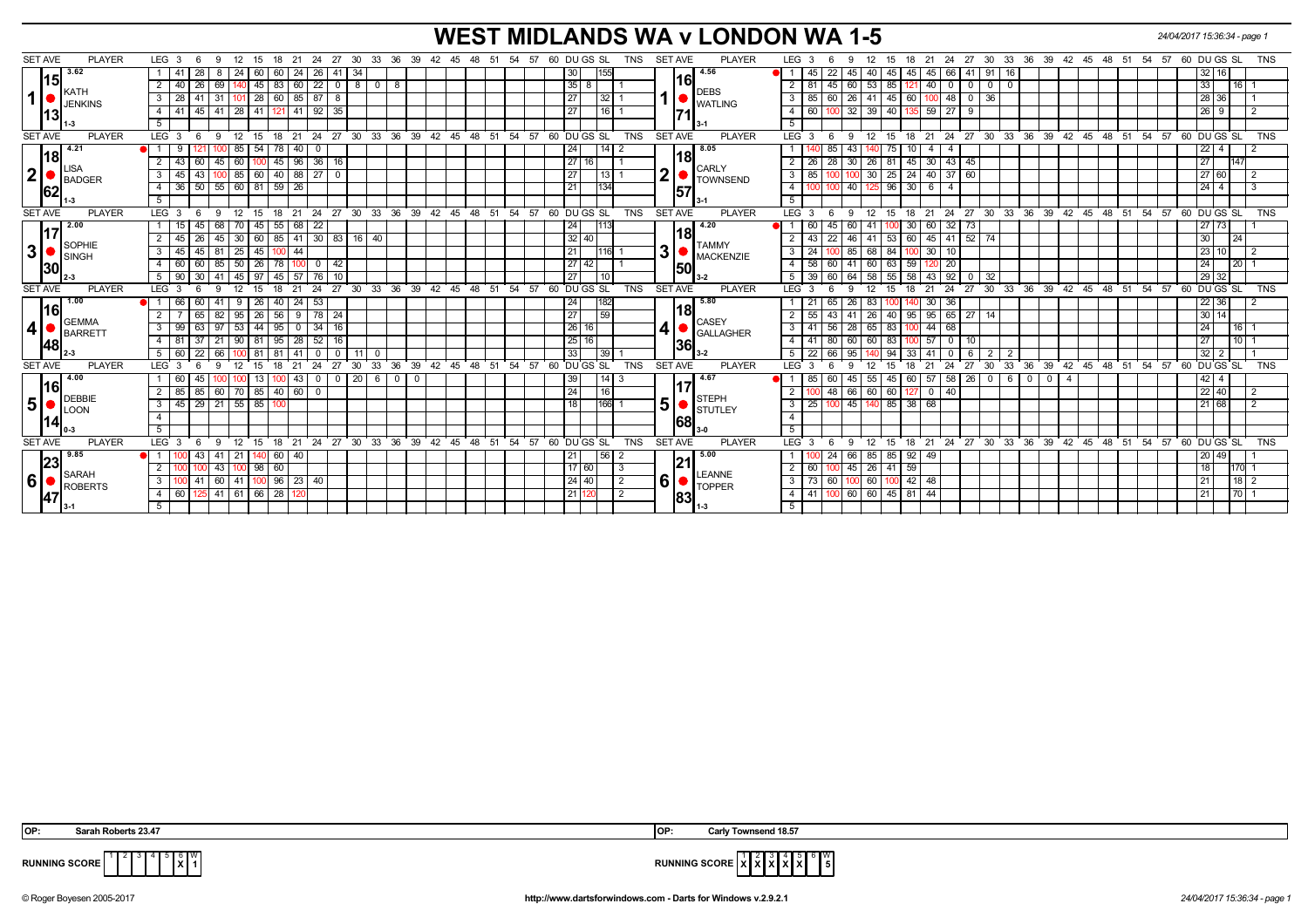### **WEST MIDLANDS WA v LONDON WA 1-5** *24/04/2017 15:36:37 - page 2*

| <b>WEST MIDLANDS WA</b> |           |              |      |            |             |            |             |     |             |     |      | <b>LONDON WA</b>      |     |             |        |            |             |            |             |            |      |     |             |
|-------------------------|-----------|--------------|------|------------|-------------|------------|-------------|-----|-------------|-----|------|-----------------------|-----|-------------|--------|------------|-------------|------------|-------------|------------|------|-----|-------------|
| <b>PLAYER</b>           | W/L       | <b>ILWON</b> | LOST | <b>AVE</b> | <b>TAVE</b> | <b>PTS</b> | <b>DRTS</b> | TON | <b>TON-</b> | 180 | TONS | <b>IPLAYER</b>        | W/L | <b>LWON</b> | l lost | <b>AVE</b> | <b>TAVE</b> | <b>PTS</b> | <b>DRTS</b> | <b>TON</b> | TON+ | 180 | <b>TONS</b> |
| Kath Jenkins            |           |              |      |            | 3.62        | 1801       | 119         |     |             |     |      | Debs Watling          | W   |             |        | 16.7       | +.56        | 1988       | 119         |            |      |     |             |
| Lisa Badger             |           |              |      | 18.62      | 4.21        | 1843       | 99          |     |             |     |      | <b>Carly Townsend</b> | W   |             |        | 18.57      | 8.05        | 1857       |             |            |      |     |             |
| Sophie Singh            |           |              |      | 17.30      | 2.00        | 2266       |             |     |             |     |      | Tammy Mackenzie       | W   |             |        | 18.50      | .20         | 2461       | 133         |            |      |     |             |
| Gemma Barrett           |           |              |      | 16.48      |             | 2225       |             |     |             |     |      | Casey Gallagher       | W   |             |        | 18.36      | 5.80        | 2479       | 135.        |            |      |     |             |
| Debbie Loon             |           |              |      | 16.14      | 4.00        | 1307       | -81         |     |             |     |      | Steph Stutley         | W   |             |        | 17.68      | 4.67        | 1503       |             |            |      |     |             |
| Sarah Roberts           | $\lambda$ |              |      | 23.47      | 9.85        | 1948       | -83         |     |             |     |      | Leanne Topper         |     |             |        | 21.83      | 5.00        | 1746       |             |            |      |     |             |
| <b>TOTALS</b>           |           |              |      |            |             | 11390      | 648         |     |             |     |      | <b>TOTALS</b>         | W   |             |        | 18.46      | n no        | 12034      | 652         |            |      |     |             |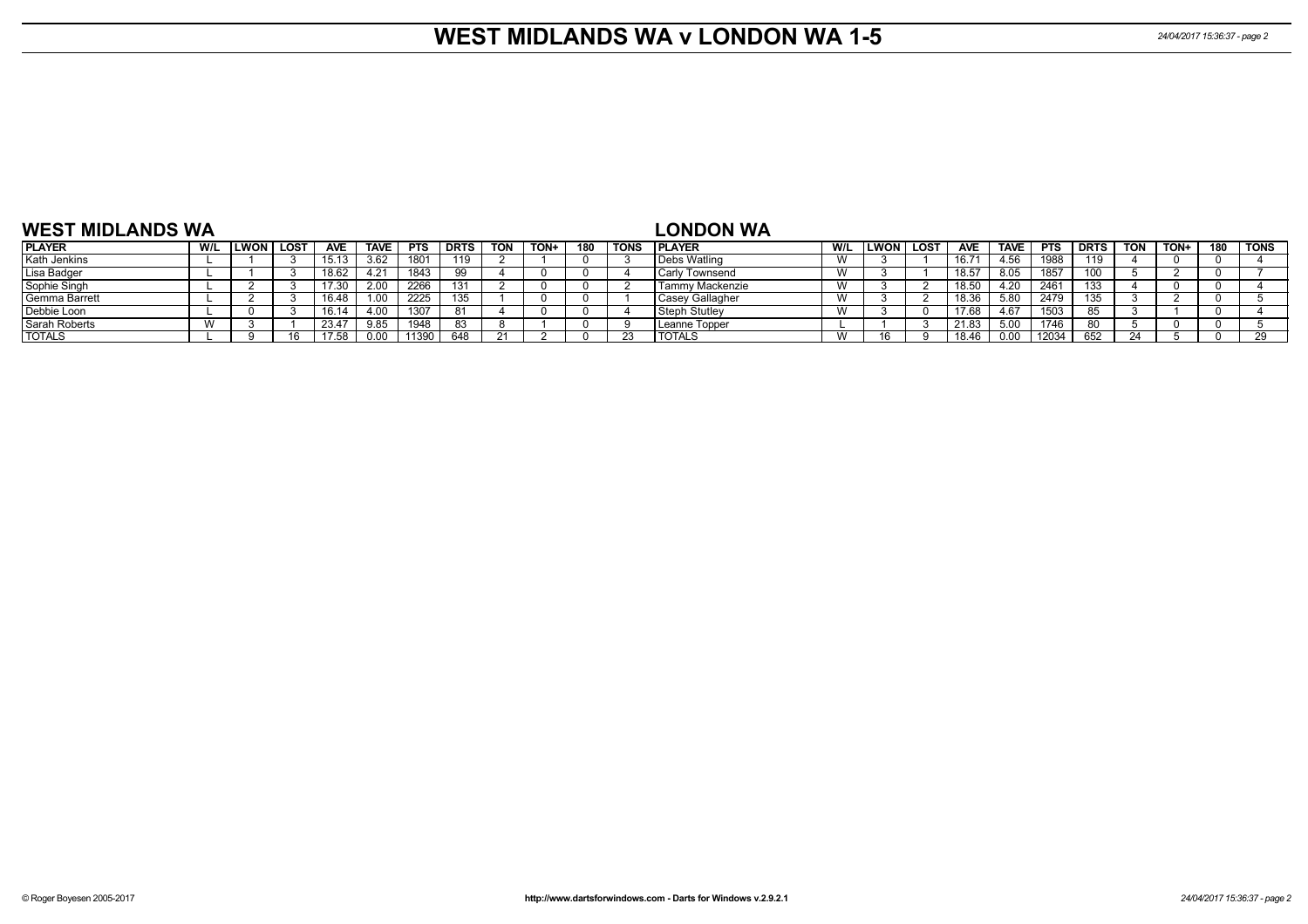# **WEST MIDLANDS MB v LONDON MB 7-5** *24/04/2017 15:36:46 - page 1*

| <b>SET AVE</b><br><b>PLAYER</b>                      | LEG 3 6 9 12 15 18 21 24 27 30 33 36 39 42 45 48 51 54 57 60 DU GS SL TNS SETAVE                  | <b>PLAYER</b><br>LEG 3 6 9 12 15 18 21 24 27 30 33 36 39 42 45 48 51 54 57 60 DUGS SL<br>TNS                |
|------------------------------------------------------|---------------------------------------------------------------------------------------------------|-------------------------------------------------------------------------------------------------------------|
| 4.81                                                 | 121   99   40   40   20<br>12.00<br>1 81<br>20 20                                                 |                                                                                                             |
| 23                                                   | I20I                                                                                              | 81   85   26   58   85   41   46<br>21                                                                      |
| <b>MARK</b>                                          | $2 \mid 81$<br>$60$   83  <br>97<br>40<br>$16$ 40<br><b>MARK</b>                                  | 65 75 28 41<br>15<br>$\overline{2}$<br>l 60 l                                                               |
|                                                      | 3 62 85 85 40 60 83 46 0<br>24<br><b>GALLAGHER</b>                                                | 3   55   100   41   70   46   85   40   24   40  <br>$25 \mid 40$                                           |
| 66                                                   | 4 55 120 22 60 60 83 79 22<br>23 22<br>16                                                         | 4   85   97   58   100   41   60   20                                                                       |
|                                                      | 5                                                                                                 | -5                                                                                                          |
| <b>SET AVE</b><br><b>PLAYER</b>                      | LEG 3 6 9 12 15 18 21 24 27 30 33 36 39 42 45 48 51 54 57 60 DUGS SL<br>TNS SET AVE               | <b>PLAYER</b><br>LEG 3 6 9 12 15 18 21 24 27 30 33 36 39 42 45 48 51 54 57 60 DUGS SL<br><b>TNS</b>         |
| 2.25                                                 | 1 85 60 125 83 28<br>5.38<br>120                                                                  | $\overline{1}$<br>  99   45   97   180   80                                                                 |
|                                                      | 2   59   45   86   36   94   95   54   32<br>22 32                                                | 60 60 45 26 58 45 28 58<br>$\overline{2}$<br>24                                                             |
| PAUL                                                 | <b>MATTHEW</b><br>3 85 85 32 45 58 27 45 40 70<br>27<br>114                                       | 3   85   85   100   60   45   40   38   40   8  <br> 26                                                     |
| $ 2  \bullet  _{\text{PRICE}}^{\text{PAUL}}$         | $\bigcap_{FINCH}$<br>$4 \mid 100 \mid 60 \mid 54 \mid 45 \mid 83$<br>15<br><b>1159 11</b>         | 4   85   80   39   140   39  <br>18                                                                         |
| 1661                                                 | 169                                                                                               |                                                                                                             |
|                                                      | 5 <sup>1</sup>                                                                                    | 5                                                                                                           |
| SET AVE<br><b>PLAYER</b>                             | <b>SET AVE</b><br>LEG 3 6 9 12 15 18 21 24 27 30 33 36 39 42 45 48 51 54 57 60 DUGS SL<br>TNS     | LEG 3 6 9 12 15 18 21 24 27 30 33 36 39 42 45 48 51 54 57 60 DUGS SL<br><b>PLAYER</b><br><b>TNS</b>         |
| 7.14                                                 | 1   45   41   41   43   100   100   81   50  <br>6.43<br>  24   50  <br>$\vert$ 2                 | 1   24   83   100   140   43   51   40   0  <br>$\overline{20}$   2<br> 24                                  |
| <b>IMICHAEL</b>                                      | 2 60 100 85 26 60 134 27 9<br>23 9<br>l 2<br><b>PAUL</b>                                          | 2   100   180   65   85   31   0   36<br>$\sqrt{21}$<br>$42+1$                                              |
| 3 •<br>BAKER                                         | 31<br>3   60   60   140   140   57   36   8<br>$20$ 8<br>l 2<br>KILLINGTON                        | 3   82   44   82   60   25   123   53<br>21<br>$32 \mid 1$                                                  |
|                                                      | $\overline{4}$                                                                                    | $\overline{4}$                                                                                              |
| $3-0$                                                | 5                                                                                                 | 5                                                                                                           |
| <b>SET AVE</b><br><b>PLAYER</b>                      | LEG 3 6 9 12 15 18 21 24 27 30 33 36 39 42 45 48 51 54 57 60 DUGS SL TNS SETAVE                   | <b>PLAYER</b><br>LEG 3 6 9 12 15 18 21 24 27 30 33 36 39 42 45 48 51 54 57 60 DUGS SL<br>TNS                |
| 13.41                                                | 11.43<br>1 100 43 81 26 22 141 88<br>$\overline{2}$<br>20   88                                    | 123 60 44 39 59<br>18                                                                                       |
| 21                                                   | 23 <br>2 95 26 60 62 81 66<br>18                                                                  | 100 100 60 95 90 32<br>21<br>$\overline{2}$<br>$\vert$ 24 $\vert$                                           |
| <b>DANNY</b><br>4 •                                  | 3   95   100   38   83   60   49   20<br>4<br>21<br> 56 1                                         | $\overline{\mathbf{3}}$<br>  60   83   100   54   140   32   32<br>19 32                                    |
| COYLE                                                | <b>COCKS</b><br>4 7 60 25 95 85 50 85 51<br>24<br> 43                                             | $\overline{4}$<br>$100 \mid 100 \mid 100 \mid 140 \mid 53 \mid 4 \mid 2 \mid 0 \mid 2$<br>25                |
| 61                                                   | 5 <sup>1</sup>                                                                                    |                                                                                                             |
| <b>SET AVE</b><br><b>PLAYER</b>                      | LEG 3 6 9 12 15 18 21 24 27 30 33 36 39 42 45 48 51 54 57 60 DUGS SL<br>TNS SET AVE               | <b>PLAYER</b><br>$LEG_36$<br>9 12 15 18 21 24 27 30 33 36 39 42 45 48 51 54 57 60 DUGS SL<br>TNS            |
| 14.65                                                | 1   100   100   100   95   56   40   0   6   4  <br>79.97<br>  27   4                             | 1 26 50 60 99 40 41 42 127 0<br>27<br>$16$   1                                                              |
|                                                      | 2 45 59 41 100<br>100<br>I156L 2                                                                  | 2 60 59 97 180<br>15<br>105                                                                                 |
| ROBERT                                               | 15 I<br><b>MICHAEL</b>                                                                            |                                                                                                             |
| $5$ $\bullet$ $\frac{1000 \text{ F}}{3 \text{ MTH}}$ | 5<br>3 100 45 100 60 100<br>15<br> 96 3<br>$\bullet$ POWER                                        | 3 66 121 97 100 97 20<br>16 20<br>$\overline{2}$                                                            |
|                                                      | $100$ 140 36<br>4 100 125<br>13 36<br><b>4</b>                                                    | 4   100   96   140   59<br>12<br>1061 2                                                                     |
| $2-3$                                                | 5 95 81 100 60 100<br>15<br> 65 2                                                                 |                                                                                                             |
|                                                      |                                                                                                   | 5   58   81   97   98   43  <br>18                                                                          |
| <b>SET AVE</b><br><b>PLAYER</b>                      | LEG 3 6 9 12 15 18 21 24 27 30 33 36 39 42 45 48 51 54 57 60 DUGS SL<br>TNS<br><b>SET AVE</b>     | <b>PLAYER</b><br>LEG 3 6 9 12 15 18 21 24 27 30 33 36 39 42 45 48 51 54 57 60 DUGS SL<br><b>TNS</b>         |
| 13.03                                                | 10.71<br>$1 \quad 100$<br>60<br>$140$ 11 80 90 20<br>19   20                                      | 80 41 60 34 100 61<br>$\overline{1}$<br>18                                                                  |
| <b>26</b>                                            | 25 <br>40 60 100 41 60<br>2 <sup>1</sup>                                                          | $\overline{2}$<br>83 95 51 16 16<br>20                                                                      |
| <b>I</b> PAUL                                        | <b>I</b> TONY<br>6<br>3 <sup>1</sup><br>100 100 60 100<br>41<br>18 41                             | $\mathbf{3}$<br>  45 I<br>100 81 130 55<br>15<br>$90$   2                                                   |
| $ 6 $ $ ^{r_{\text{AUL}}}_{\text{WELLS}}$            | $\bigcap_{HAMIT}$<br>4 60 100 100 60 85<br> 40 <br>18<br>56   2                                   | 68 100 55 95<br>$\overline{4}$<br>$121$ 42 $\overline{20}$<br>19 20                                         |
| 10 <br>$3-2$                                         | 161<br>5 81 60<br>140   123   39   58  <br>17 58                                                  | 5<br>  48   60   26   66<br>15                                                                              |
| <b>SET AVE</b><br><b>PLAYER</b>                      | LEG 3 6 9 12 15 18 21 24 27 30 33 36 39 42 45 48 51 54 57 60 DUGS SL TNS SETAVE                   | <b>PLAYER</b><br>LEG 3 6 9 12 15 18 21 24 27 30 33 36 39 42 45 48 51 54 57 60 DUGS SL<br><b>TNS</b>         |
|                                                      | 1   59   60   81   121   81   79   20<br>19 20                                                    | 1   60   <mark>100</mark>   43   41   59   41   1                                                           |
| $27$ <sup>11.36</sup>                                | $124$ <sup>11.30</sup>                                                                            | 2<br>21                                                                                                     |
| INFIL                                                | 2 43 81 28 60 81 140 52<br>21 I<br>  16   1<br>ROB                                                | 100 100 45 28 83 43 1                                                                                       |
| $7$ $\bullet$ <b>POINTON</b>                         | 3 26 100 140 46 81 38<br>18 I<br> 70 2<br>O<br><b>EDWARDS</b>                                     | 3   43   40   140   100   43   99   36<br>19 36<br>$\vert$ 2                                                |
| 49                                                   | 4   140   180   45   40   96<br>14   96  <br>$2+1$                                                | 4 95 125 26 140<br>12<br>115 2                                                                              |
| $13-2$                                               | $5 \mid 180 \mid 59 \mid 81 \mid 135 \mid 38 \mid 8 \mid$<br>$16$   8<br>$2+1$                    | 5   60   45   40   41   100   83  <br>18                                                                    |
| <b>SET AVE</b><br><b>PLAYER</b>                      | 9 12 15 18 21 24 27 30 33 36 39 42 45 48 51 54 57 60 DUGSSL<br>TNS<br><b>SET AVE</b><br>$LEG_3$ 6 | <b>PLAYER</b><br>9 12 15 18 21 24 27 30 33 36 39 42 45 48 51 54 57 60 DUGS<br>$LEG_3 6$<br>SL<br><b>TNS</b> |
| $\sqrt{4.40}$                                        | $\bullet$ 1   97   49   26   60   83<br>9.40<br><b>1186</b><br>15<br><b>30</b>                    | 100 100 100 140 61<br>14 61<br>$\overline{1}$                                                               |
| SAM                                                  | 2 44 84 60 59 140<br> 56 <br>58<br>18<br>LEWIS                                                    | 2 60 43 140 180 58 0 20<br>20 20<br>$2+1$                                                                   |
| 8 ●<br><b>GUEST</b>                                  | 8<br>3 55 60 100 100<br> 54 3<br>-32<br>18<br>$\bullet$<br><b>MCGURN</b>                          | $\overline{\mathbf{3}}$<br>180 43 60 98 90 30<br>16 30                                                      |
|                                                      | $\overline{4}$                                                                                    |                                                                                                             |
| 67                                                   | 5 <sup>5</sup>                                                                                    |                                                                                                             |
| <b>SET AVE</b><br><b>PLAYER</b>                      | LEG $3 \quad 6$<br>9 12 15 18 21 24 27 30 33 36 39 42 45 48 51 54 57 60 DUGS SL<br>TNS SET AVE    | PLAYER<br>LEG 3 6 9 12 15 18 21 24 27 30 33 36 39 42 45 48 51 54 57 60 DUGS SL<br>TNS                       |
| 17.81                                                | 1   96   81   86   20   125   68  <br>10.16<br>  25   1                                           | 1   55   60   125   41   55   121   44<br>$21 \mid 44$                                                      |
| <b>26</b>                                            | 124<br>2 81 6 69 140 47 98<br>18 I<br>1601                                                        | 140   100   100   81   11   69  <br>17 69<br>2                                                              |
| MATTHEW                                              | <b>MICHAEL</b><br>9<br>3   60   97   177   60   55   44   8<br>$19$ 8<br>$H + 1$                  | 3   180   83   43   45   45   30   55<br>21<br>$201+1$                                                      |
| $90$ DICKEN                                          | <b>O</b> ARTISS<br>4   95   81   39   83   45   58  <br>20                                        | 4   85   44   125   19   41   45  <br>18<br>142                                                             |
| 102                                                  | 17<br>$5 \mid 57 \mid 40 \mid 85 \mid 80 \mid$<br>18                                              | 5   45   60   80   125   58   86<br>18                                                                      |
| <b>SET AVE</b><br><b>PLAYER</b>                      | LEG 3 6 9 12 15 18 21 24 27 30 33 36 39 42 45 48 51 54 57 60 DUGS SL TNS SETAVE                   | <b>PLAYER</b><br>LEG 3 6 9 12 15 18 21 24 27 30 33 36 39 42 45 48 51 54 57 60 DUGS<br>SL                    |
| 11.15                                                | $1 \t 23 \t 125 \t 26 \t 140 \t 97 \t 72$<br><b>B.84</b><br>l 18 I 2                              | $\overline{1}$<br>  81   22   140   41   57   160                                                           |
|                                                      | 18                                                                                                |                                                                                                             |
| <b>IDEAN</b>                                         | 2 40 96 96 78 81<br><b>SPENCER</b>                                                                | 41 40 43 100 44 57<br>$\overline{2}$<br>18<br>10 <sup>c</sup>                                               |
| $10$ $\bullet$ $\sim$                                | 3 44 180 40 180 17 40<br>16 40 <br>$2 + 2$<br>$\big \bullet\big _{\text{ELLS}}$                   | 3   95   55   121   60<br>15<br>70 2                                                                        |
|                                                      | 4 140 60 140 100 57 4<br>$\overline{3}$<br>16   4  <br>5                                          | 4 60 123 140 43 47 60<br>18<br>$28 \mid 2$                                                                  |



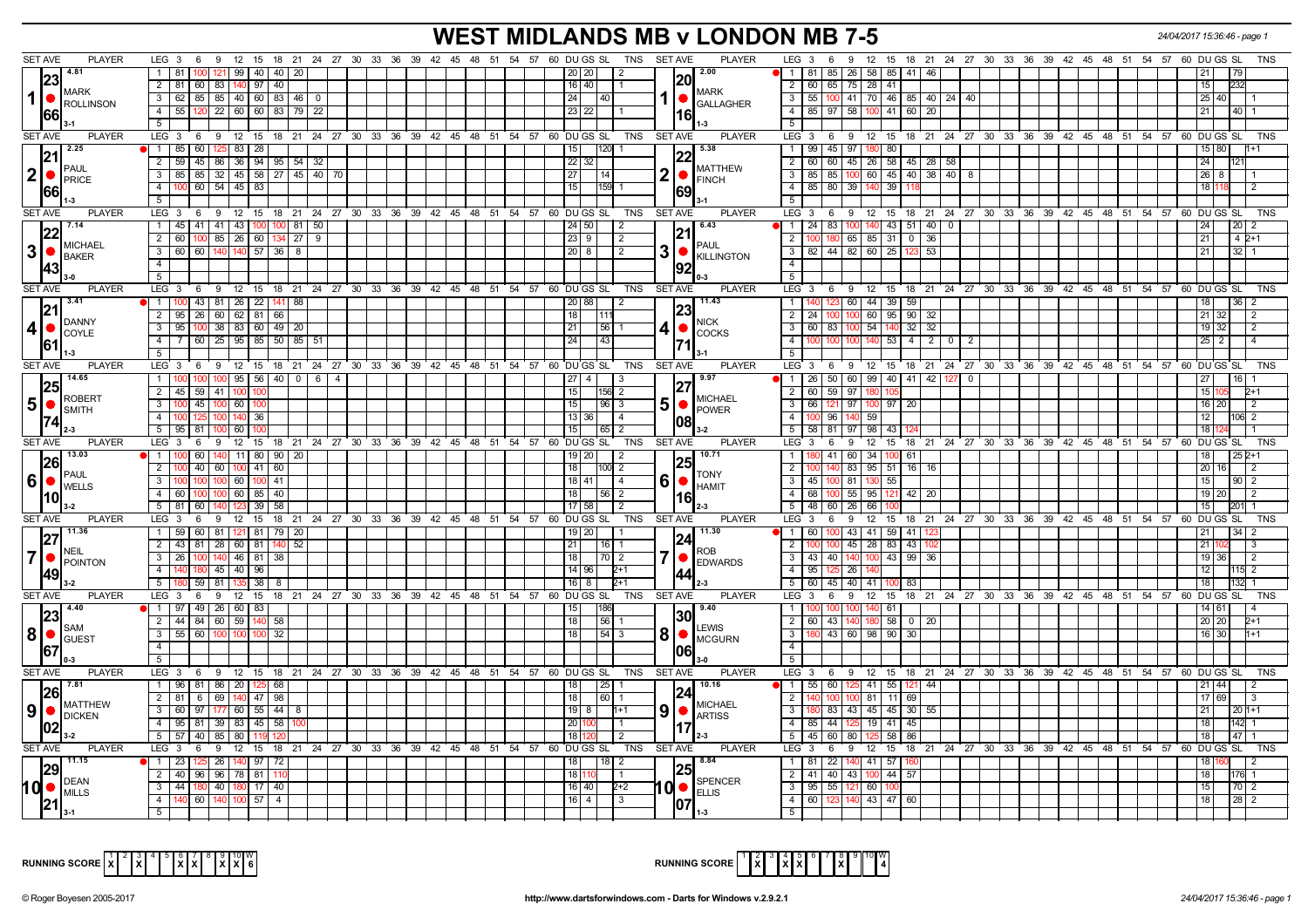# **WEST MIDLANDS MB v LONDON MB 7-5** *24/04/2017 15:36:51 - page 2*

| SET AVE        |                | <b>PLAYER</b>  | LEG <sub>3</sub> | 69 |          | - 12   |                 | 18 |              | 21 24                                  | 27 30 |  | 33 36 39 |  |  |      |              | 42  45  48  51  54  57  60  DU  GS  SL |       |      |                 | TNS | SET AVE |                |                                           | <b>PLAYER</b> | LEG 3      |    |         |    | -12  | - 15     |    |             | 18 21 24 27 30 |  |  |  | 33 36 39 42 45 48 51 54 |  |                                           | - 57 | 60 DU GS SL   |  |    | <b>TNS</b> |
|----------------|----------------|----------------|------------------|----|----------|--------|-----------------|----|--------------|----------------------------------------|-------|--|----------|--|--|------|--------------|----------------------------------------|-------|------|-----------------|-----|---------|----------------|-------------------------------------------|---------------|------------|----|---------|----|------|----------|----|-------------|----------------|--|--|--|-------------------------|--|-------------------------------------------|------|---------------|--|----|------------|
|                | - 16.8<br>199. |                |                  | 41 |          | - 22 I |                 | 60 | 60           |                                        |       |  |          |  |  |      |              |                                        | 21    |      | l 90 l          |     |         |                | l 6.41<br> 24                             |               |            |    |         |    |      | JUI 45 I |    | 96          |                |  |  |  |                         |  |                                           |      |               |  |    |            |
|                |                | <b>MARK</b>    |                  | 85 | 66   41  |        |                 |    | 99 30        |                                        |       |  |          |  |  |      |              |                                        | 121   |      | 20 <sup>1</sup> |     |         |                |                                           | <b>DEAN</b>   |            |    |         |    | 64   | 41 42    |    | 33          |                |  |  |  |                         |  |                                           |      |               |  |    |            |
| 11             |                | <b>HAMPTON</b> |                  | 60 |          |        | $\overline{31}$ |    |              |                                        |       |  |          |  |  |      |              |                                        | 15    |      | 30 <sub>1</sub> |     |         | . Т            |                                           | COUGHLAN      |            |    | 60   10 |    |      |          | 50 | 91          |                |  |  |  |                         |  |                                           |      |               |  |    |            |
|                |                |                |                  |    |          |        |                 |    |              |                                        |       |  |          |  |  |      |              |                                        |       |      |                 |     |         |                | 64                                        |               |            |    |         |    |      |          |    |             |                |  |  |  |                         |  |                                           |      |               |  |    |            |
|                |                |                |                  |    |          |        |                 |    |              |                                        |       |  |          |  |  |      |              |                                        |       |      |                 |     |         |                |                                           |               |            |    |         |    |      |          |    |             |                |  |  |  |                         |  |                                           |      |               |  |    |            |
| <b>SET AVE</b> |                | <b>PLAYER</b>  | LEG <sub>3</sub> |    | $\alpha$ | 12     |                 |    |              | 15 18 21 24 27 30 33 36 39 42 45 48 51 |       |  |          |  |  | - 54 | $57^{\circ}$ | 60 DUGS SL                             |       |      |                 | TNS |         | <b>SET AVE</b> |                                           | <b>PLAYER</b> | <b>LEG</b> |    |         |    | ່ 12 |          | 15 |             |                |  |  |  |                         |  | 18 21 24 27 30 33 36 39 42 45 48 51 54 57 |      | $60$ DU GS SL |  |    | <b>TNS</b> |
|                | 124            | <b>10.75</b>   |                  |    |          |        |                 |    |              |                                        |       |  |          |  |  |      |              |                                        |       | l 36 |                 |     |         |                | $\sqrt{23}^{9.00}$                        |               |            |    |         | 99 |      |          |    |             |                |  |  |  |                         |  |                                           |      |               |  |    |            |
|                |                |                |                  |    |          |        | 60              |    |              |                                        |       |  |          |  |  |      |              |                                        | 18    |      | $\overline{20}$ |     |         |                | <b>IMAT</b>                               |               |            |    |         |    |      |          |    | $\Lambda$ 1 |                |  |  |  |                         |  |                                           |      |               |  |    |            |
| 12             |                | MORRIS         |                  |    |          |        | $\mathcal{L}I$  | აა |              |                                        |       |  |          |  |  |      |              |                                        | 23    |      |                 |     |         | 2              |                                           | <b>WINZAR</b> |            | 59 |         | 45 |      |          | 85 |             |                |  |  |  |                         |  |                                           |      |               |  |    |            |
|                |                |                |                  |    |          |        | 59              | 27 |              |                                        |       |  |          |  |  |      |              |                                        | 21    |      |                 |     |         |                | $\left\Vert 90\right\Vert _{_{2\cdot 3}}$ |               |            | 85 |         |    | 30   | 548      |    | 63          | 30             |  |  |  |                         |  |                                           |      |               |  |    |            |
|                |                |                |                  | 80 | 46   49  |        |                 |    | $32 \mid 60$ |                                        |       |  |          |  |  |      |              |                                        | 21 60 |      |                 |     |         |                |                                           |               |            | 60 |         |    | 60   |          |    | 99          |                |  |  |  |                         |  |                                           |      |               |  | 33 |            |

| OP:                                                                                                                                                                     | is McGurn 30.06                                                    |
|-------------------------------------------------------------------------------------------------------------------------------------------------------------------------|--------------------------------------------------------------------|
| Doan Mille 29.24                                                                                                                                                        | <b>IOP</b>                                                         |
| $\sqrt[3]{\frac{11}{12}}$ $\sqrt[12]{\frac{1}{7}}$<br>$ \mathbf{x}  \times$<br>$\mathbf{I}^{\mathcal{L}}$ $\mathbf{X}$ $\mathbf{I}$<br>∣xื х∣<br><b>RUNNING SCORE X</b> | . .<br>الاالاا<br><b>RUNNING SCORE</b><br>l x I<br>.<br>8 A B<br>. |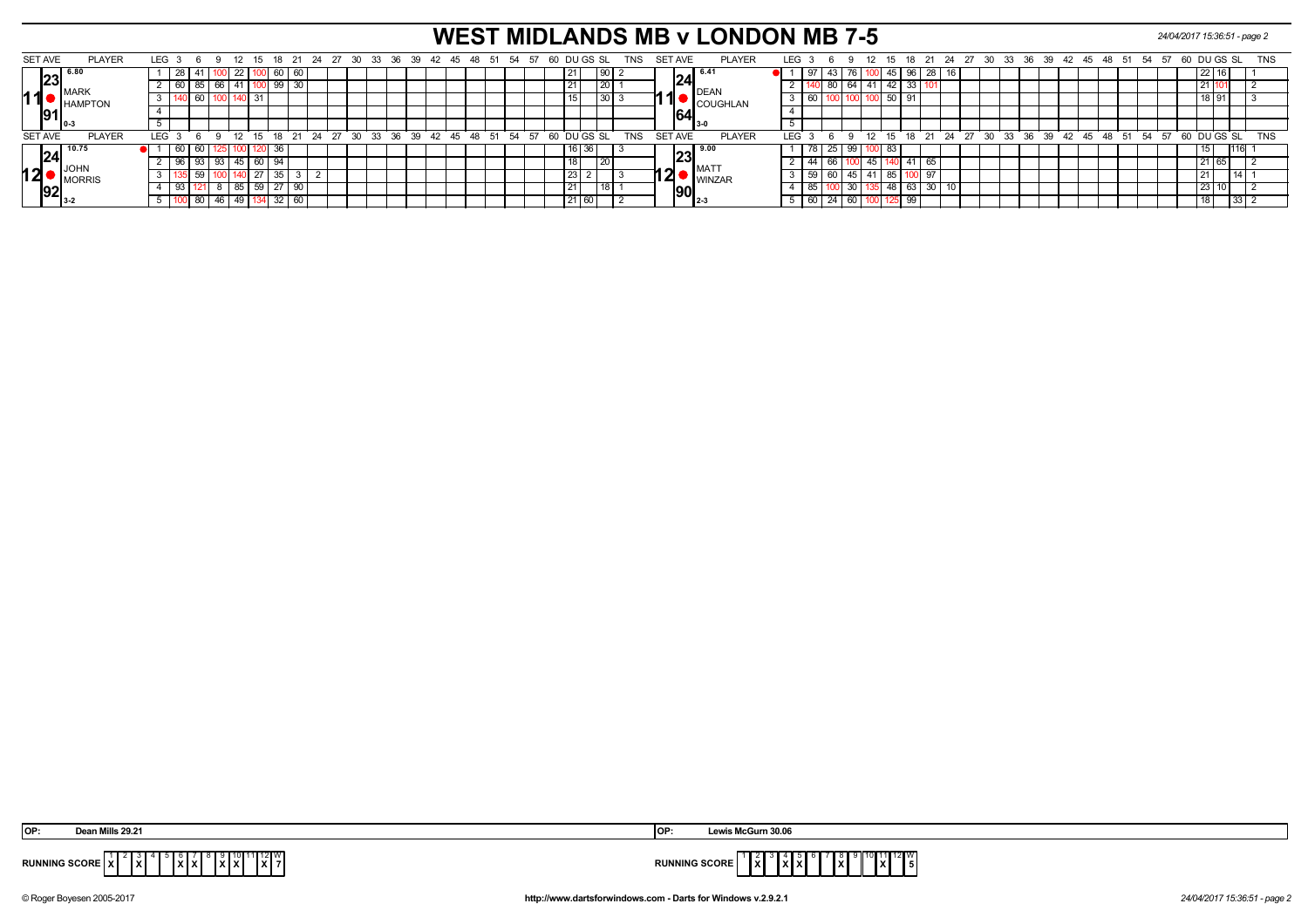#### **WEST MIDLANDS MB v LONDON MB 7-5** *24/04/2017 15:36:52 - page 3*

| <b>WEST MIDLANDS MB</b> |     |      |             |            |             |            |             |            |      |     |             | <b>LONDON MB</b>      |     |             |             |            |             |            |             |            |      |     |             |
|-------------------------|-----|------|-------------|------------|-------------|------------|-------------|------------|------|-----|-------------|-----------------------|-----|-------------|-------------|------------|-------------|------------|-------------|------------|------|-----|-------------|
| <b>PLAYER</b>           | W/L | LWON | <b>LOST</b> | <b>AVE</b> | <b>TAVE</b> | <b>PTS</b> | <b>DRTS</b> | <b>TON</b> | TON+ | 180 | <b>TONS</b> | <b>IPLAYER</b>        | W/L | <b>LWON</b> | <b>LOST</b> | <b>AVE</b> | <b>TAVE</b> | <b>PTS</b> | <b>DRTS</b> | <b>TON</b> | TON+ | 180 | <b>TONS</b> |
| <b>Mark Rollinson</b>   | W   |      |             | 23.66      | 4.81        | 1964       | 83          |            |      |     |             | <b>Mark Gallagher</b> |     |             |             | 20.16      | 2.00        | 1653       |             |            |      |     |             |
| Paul Price              |     |      |             | 21.66      | 2.25        | 1711       | 79          |            |      |     |             | Matthew Finch         | W   |             |             | 22.69      | 5.38        | 1883       |             |            |      |     | $4 + 1$     |
| <b>Michael Baker</b>    | W   |      |             | 22.43      | 7.14        | 1503       | 67          |            |      |     |             | Paul Killington       |     |             |             | 21.92      | 6.43        | 1447       |             |            |      |     | $5+1$       |
| Danny Coyle             |     |      |             | 21.61      | 3.41        | 1794       | 83          |            |      |     |             | Nick Cocks            | W   |             |             | 23.71      | 11.43       | 1968       | 83          |            |      |     | 10          |
| <b>Robert Smith</b>     |     |      |             | 25.74      | 14.65       | 2188       | 85          | 13         |      |     |             | l Michael Power       | W   |             |             | 27.08      | 9.97        | 2383       |             |            |      |     | $8+1$       |
| Paul Wells              | W   |      |             | 26.10      | 13.03       | 2349       | 90          | 10         |      |     | 12          | <b>Tony Hamit</b>     |     |             |             | 25.16      | 10.71       | 2189       | 87          |            |      |     | $9+1$       |
| Neil Pointon            | W   |      |             | 27.49      | 11.36       | 2419       | 88          |            |      |     | $8+2$       | Rob Edwards           |     |             |             | 24.44      | 11.30       | 2224       | 91          |            |      |     | 10          |
| <b>Sam Guest</b>        |     |      |             | 23.67      | 4.40        | 1207       | 51          |            |      |     |             | Lewis McGurn          | W   |             |             | 30.06      | 9.40        | 1503       |             |            |      |     | $7+2$       |
| <b>Matthew Dicken</b>   | W   |      |             | 26.02      | 7.81        | 2420       | 93          |            |      |     | $6+1$       | Michael Artiss        |     |             |             | 24.17      | 10.16       | 2296       |             |            |      |     | $8 + 1$     |
| Dean Mills              | W   |      |             | 29.21      | 11.15       | 1986       | 68          |            |      |     | $8+2$       | Spencer Ellis         |     |             |             | 25.07      | 8.84        | 1730       | 69          |            |      |     |             |
| Mark Hampton            |     |      |             | 23.91      | 6.80        | 1363       | 57          |            |      |     |             | Dean Coughlan         | W   |             |             | 24.64      | 6.41        | 1503       |             |            |      |     |             |
| John Morris             | W   |      |             | 24.92      | 10.75       | 2467       | 99          |            |      |     |             | Matt Winzar           |     |             |             | 23.90      | 9.00        | 2342       |             |            |      |     |             |
| <b>TOTALS</b>           | W   |      |             | 24.78      | 0.00        | 23371      | 943         | 59         |      |     | $82 + 5$    | <b>TOTALS</b>         |     |             |             | 24.26      | 0.00        | 23121      | 953         | -60        |      |     | $84 + 7$    |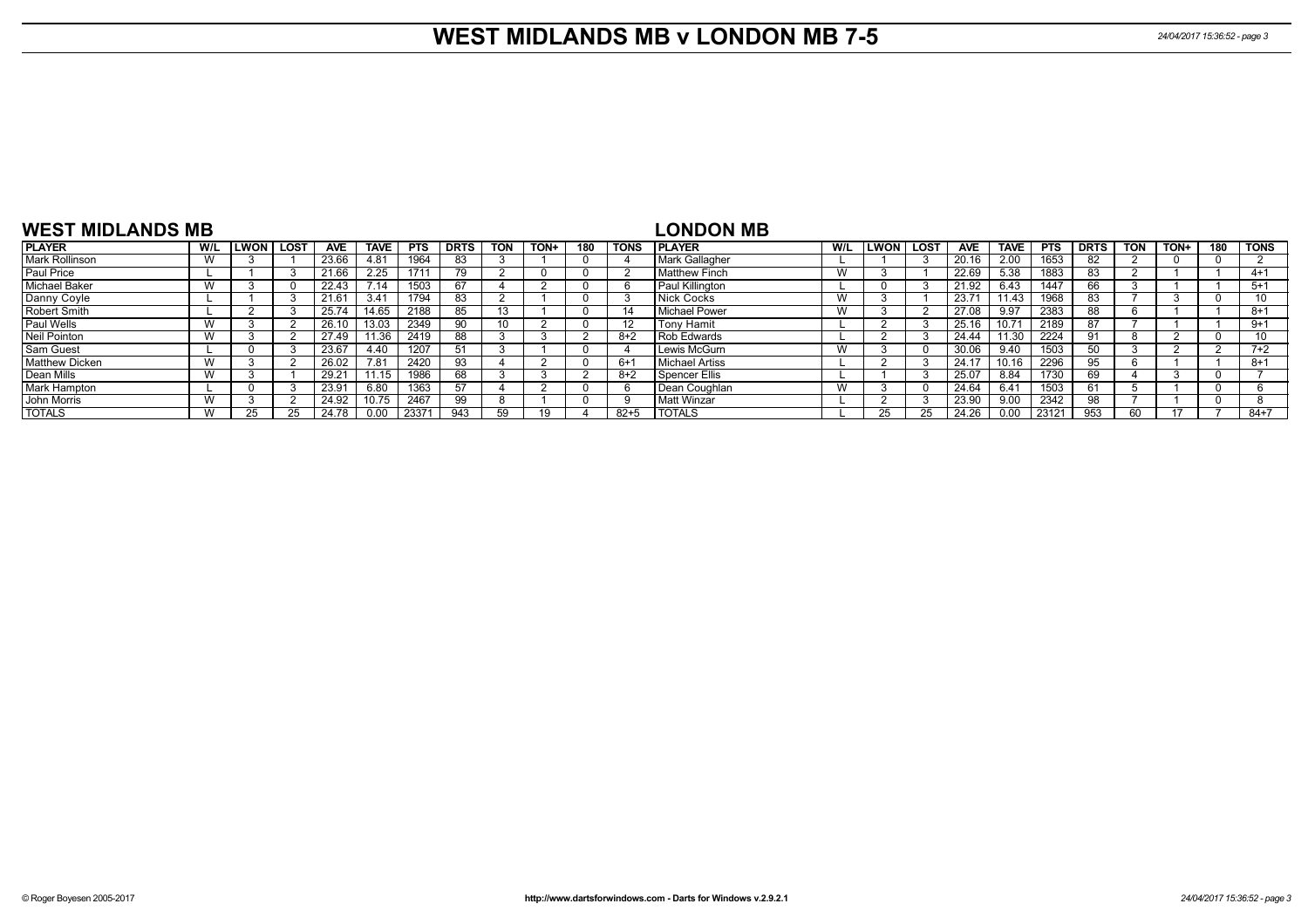# **WEST MIDLANDS WB v LONDON WB 4-2** *24/04/2017 15:36:59 - page 1*

| <b>SET AVE</b><br><b>PLAYER</b>                  | LEG <sub>3</sub><br>15<br>-9<br>12                  | 18<br>- 21                       | 24 27 30 33 36 39 42 45 48 51 54 57            |                                          |                   |    | 60 DU GS SL     |                 | <b>TNS</b> | <b>SET AVE</b> | <b>PLAYER</b>                 | LEG <sub>3</sub> | - 6                                        | 12<br>9     | 15          | 18 21                   |                      |                   |                          |  |  | 24 27 30 33 36 39 42 45 48 51 54 57 60 DU GS SL         |                   | <b>TNS</b>      |
|--------------------------------------------------|-----------------------------------------------------|----------------------------------|------------------------------------------------|------------------------------------------|-------------------|----|-----------------|-----------------|------------|----------------|-------------------------------|------------------|--------------------------------------------|-------------|-------------|-------------------------|----------------------|-------------------|--------------------------|--|--|---------------------------------------------------------|-------------------|-----------------|
| 6.30                                             | 41<br>36<br>45 85<br>l 26                           | 58<br>85                         |                                                |                                          |                   |    |                 | 24 58           |            |                | 1.40                          |                  | 22<br>26                                   | 65          | 36          | 24 30                   | 49                   |                   |                          |  |  | 24                                                      | 238               |                 |
| 21                                               | 44<br>58<br>$\overline{2}$                          | 38   20                          | 20<br>$0$ 0                                    |                                          |                   |    |                 | 29 20           |            |                | 14                            | $2 \mid 41$      | -31                                        | $-5$        | 60          | $26 \mid 41 \mid$       | $\sqrt{63}$<br>32    |                   |                          |  |  | 27                                                      |                   | 62              |
| <b>HEATHER</b><br>$\mathbf 1$<br><b>I</b> WRIGHT | $28$   95  <br>125   93   60  <br>$\mathbf{3}$      |                                  |                                                |                                          |                   |    |                 | 18 60           |            |                | <b>NIKKI</b><br><b>PATTEN</b> | $3 \mid 58$      | 80 41                                      | 60          | 24          | 26                      |                      |                   |                          |  |  | 18                                                      | 212               |                 |
|                                                  | $\overline{4}$                                      |                                  |                                                |                                          |                   |    |                 |                 |            |                | 36                            | $\overline{4}$   |                                            |             |             |                         |                      |                   |                          |  |  |                                                         |                   |                 |
|                                                  | 5                                                   |                                  |                                                |                                          |                   |    |                 |                 |            |                |                               | $5\overline{5}$  |                                            |             |             |                         |                      |                   |                          |  |  |                                                         |                   |                 |
| <b>SET AVE</b><br><b>PLAYER</b>                  | LEG <sup>3</sup><br>12<br>15<br>-9                  | $18$ 21                          | 24 27 30 33 36 39 42 45 48 51 54 57 60 DUGS SL |                                          |                   |    |                 |                 | <b>TNS</b> | <b>SET AVE</b> | <b>PLAYER</b>                 | LEG <sup>3</sup> |                                            | 12<br>- 9   |             |                         |                      |                   |                          |  |  | 15 18 21 24 27 30 33 36 39 42 45 48 51 54 57 60 DUGS SL |                   | <b>TNS</b>      |
| 1.00                                             | 81<br>45<br>  59   60                               | 84<br>36 67                      | 39                                             |                                          |                   |    |                 | 26 39           |            |                | 2.00<br>15                    |                  | 60 81<br>45                                | 58          | 60          | $45 \mid 32$            | 60                   |                   |                          |  |  | 24                                                      | 60                |                 |
| <b>SHANNON</b>                                   | 58<br>60 59 27<br>$2 \mid 64$                       | $41$ 60                          | $0$ 60<br>$40 \mid 32$                         |                                          |                   |    |                 | $32$ 32         |            |                | <b>LYNNE</b>                  | $2 \mid 55$      |                                            | 41 36 68 30 |             |                         |                      | $145$ 79 30 0     |                          |  |  | 33                                                      |                   | 10              |
| $\mathbf{2}$<br><b>I</b> HALL                    | 95   42   45   40   28   40   36   35<br>3          |                                  | 40                                             |                                          |                   |    |                 | 29 40           |            | 2 <sub>l</sub> | <b>BIONDINI</b>               | 3 <sup>1</sup>   | 100                                        |             |             | 11 41 35 25 45 45 45 60 |                      |                   |                          |  |  | 27                                                      |                   | 94              |
| 28                                               | $\overline{4}$                                      |                                  |                                                |                                          |                   |    |                 |                 |            |                |                               | $\overline{4}$   |                                            |             |             |                         |                      |                   |                          |  |  |                                                         |                   |                 |
| ۱.C                                              | 5                                                   |                                  |                                                |                                          |                   |    |                 |                 |            |                |                               | 5 <sup>7</sup>   |                                            |             |             |                         |                      |                   |                          |  |  |                                                         |                   |                 |
| <b>SET AVE</b><br><b>PLAYER</b>                  | LEG <sub>3</sub><br>12 15<br>6<br>-9                | $18$ 21                          | 24 27 30 33 36 39 42 45 48 51 54 57 60 DUGS SL |                                          |                   |    |                 |                 | <b>TNS</b> | <b>SET AVE</b> | <b>PLAYER</b>                 | LEG 3            | -6                                         | 12<br>9     |             |                         |                      |                   |                          |  |  | 15 18 21 24 27 30 33 36 39 42 45 48 51 54 57 60 DUGS SL |                   | <b>TNS</b>      |
| 4.99                                             | 43<br>$-41.$                                        | 73<br>40   63                    |                                                |                                          |                   |    |                 | 23   73         |            |                | 4.01                          |                  | -24<br>43                                  | 62<br>72    | 26          | 40   85   59            |                      |                   |                          |  |  | 24                                                      | 90                |                 |
| l16l<br><b>CLAIRE</b>                            | 45<br>64   24<br>$2 \mid 40$<br><b>26</b>           | 41 26                            |                                                |                                          |                   |    | 24              | 1110            |            |                | DEE                           | $2 \mid 58$      | 83                                         |             | 45 41       | $44 \mid 36 \mid 54$    |                      |                   |                          |  |  |                                                         | 23 54             |                 |
| 3 <sup>1</sup><br><b>HOBBS</b>                   | 3<br>45<br>22<br>$59 \mid 85$<br>$\overline{1}36$   | $-44$<br>$45 \mid 57 \mid$       | 52                                             |                                          |                   |    | 27              | 56              |            | 3 <sup>1</sup> | <b>BELCHER</b>                | 3   40           | $43 \mid 83$                               | 78          | 44          | $58 \mid 84$            | 36 <br>  30          | 5                 |                          |  |  | $30 \mid 5$                                             |                   |                 |
| 190                                              | 81<br>26<br>$40$ 45<br>4   41                       | $21 \mid 41 \mid$<br>$\sqrt{26}$ | 40<br>$24 \mid 16$                             |                                          |                   |    |                 | $31$ 16         |            |                | 126                           | $4 \mid 22$      |                                            | .70<br>121  | 44          | $\overline{34}$<br>30   | $\overline{2}$<br>22 | 0                 |                          |  |  | 30                                                      |                   | $16 \mid 2$     |
|                                                  | 68<br>$41 \mid 36$<br>5<br>$\overline{33}$<br>26    | $43 \mid 41$<br>25               | 60                                             |                                          |                   |    | 30 <sup>1</sup> | $\overline{57}$ |            |                | $3-2$                         | $5 \mid 32$      | 95                                         | 45<br>66    | 60          | 63<br>$-54$             | 62<br>$\sqrt{20}$    | $^{\circ}$        | $\overline{\mathcal{A}}$ |  |  | $32 \quad 4$                                            |                   |                 |
| <b>PLAYER</b><br><b>SET AVE</b>                  | LEG <sub>3</sub><br>12<br>15<br>-9                  | 24<br>18<br>21                   | 27                                             | 30 33 36 39 42 45 48 51 54 57 60 DUGS SL |                   |    |                 |                 | <b>TNS</b> | <b>SET AVE</b> | <b>PLAYER</b>                 | LEG 3            |                                            | 12<br>9     | 15          | 21                      | 24<br>27             | $30^{\circ}$      |                          |  |  | 33 36 39 42 45 48 51 54 57 60 DUGS SL                   |                   | <b>TNS</b>      |
| 4.21                                             | $\overline{22}$<br>22<br>45   66                    | 39<br>81<br>-45 I                | 20<br>$24 \overline{8}$                        | -4                                       |                   |    | 36              |                 |            |                | 4.40                          | 1   21           | 22                                         | 22          | 22          | 64<br>85                | 23                   | $61 \mid 23 \mid$ | $\overline{0}$<br>18     |  |  |                                                         | $35 \mid 18$      |                 |
| 15<br>SHELLBIE                                   | 60   47   60<br>2<br>$\overline{60}$                | 60 39<br>62                      | 5<br>$4 \mid 4$                                |                                          |                   |    |                 | $31$ 4          |            |                | 16<br><b>MANDY</b>            | $2 \mid 60$      | 46 95                                      | 85          | 41          | 41 43 43                | $\sqrt{23}$          | 22                | $\mathbf 0$              |  |  | 33                                                      |                   | $\overline{2}$  |
| $\boldsymbol{4}$<br>Isimmons                     | 63<br>$100$ 36<br>$3 \mid 26$<br>60                 | $100$ 26 22 28                   | 20 <sub>1</sub>                                |                                          |                   |    | 30              | 20              |            | 4 I I          | <b>SOLOMONS</b>               | $3 \mid 65$      |                                            | 66 24 25 43 |             | 41 60 100               |                      | 67 10             |                          |  |  |                                                         | 28 10             |                 |
| 101                                              | 60   45   25  <br>41<br>4   41                      | 11 29 43 87                      |                                                |                                          |                   |    | 27              |                 |            |                | 15                            | 4 I              | 100                                        | 26 41 99    | 100         | 73 30 24                |                      | 0   8             |                          |  |  | 28 <sub>1</sub>                                         | 8                 | $\overline{2}$  |
|                                                  | -5                                                  |                                  |                                                |                                          |                   |    |                 |                 |            |                |                               | 5                |                                            |             |             |                         |                      |                   |                          |  |  |                                                         |                   |                 |
| <b>SET AVE</b><br><b>PLAYER</b>                  | LEG <sub>3</sub><br>$12^{\circ}$<br>- 6<br>-9<br>15 | 18 21<br>24                      | 27                                             | 30 33 36 39 42 45 48 51 54 57 60 DUGS SL |                   |    |                 |                 | <b>TNS</b> | <b>SET AVE</b> | <b>PLAYER</b>                 | LEG 3            | - 6                                        | 12<br>9     | 15          | 18 21                   | $24$ 27 30           |                   |                          |  |  | 33 36 39 42 45 48 51 54 57 60 DUGS SL                   |                   | TNS             |
| 4.80                                             |                                                     | 38<br>-28<br>-41                 | 24<br>40                                       |                                          |                   |    |                 | 30140           |            |                | 1.00                          |                  | 60                                         | -58<br>41   |             | 66                      | 29<br>$\mathbf{0}$   | 89                |                          |  |  | 30                                                      |                   | 10 <sup>1</sup> |
| 115<br><b>ELIZABETH</b>                          | $50$   27<br>26<br>$\overline{2}$                   | 41<br>$\vert$ 32<br>78           | $\sqrt{48}$<br>$8 \mid 22$                     |                                          |                   |    | 33              | 118 I           |            |                | 14<br><b>JANE</b>             | $2 \mid 60$      | 24                                         | 26          | 26          | 43 <br>41               | 95                   | 58 15 32          |                          |  |  |                                                         | $31 \mid 32 \mid$ |                 |
| 5 <sup>1</sup><br>ARNOLD                         | 45<br>$3 \mid 60$<br>26                             | $45 \mid 68$<br>18               | 40<br>18                                       |                                          |                   |    |                 | 29 40           |            | 5 <sup>1</sup> | <b>BIGGS</b>                  | 3 $\sqrt{41}$    |                                            | 41<br>26    | 141         | $81 \mid 26$            | 60                   | $30 \mid 30$      |                          |  |  | 30                                                      |                   |                 |
| 176                                              | 40 I<br>$\overline{4}$<br>-81                       | 68   28   47   44                | 30<br>$\mathbf{0}$                             | 10                                       |                   |    |                 | 34 10           |            |                | 43                            | 4   41           | 60 30                                      | 45          | $\sqrt{45}$ | $45 \mid 26$            | 43                   | $22$ 30 $27$      |                          |  |  | 33                                                      | 87                |                 |
|                                                  | 5                                                   |                                  |                                                |                                          |                   |    |                 |                 |            |                |                               | 5                |                                            |             |             |                         |                      |                   |                          |  |  |                                                         |                   |                 |
| <b>PLAYER</b><br><b>SET AVE</b>                  | LEG <sup>3</sup><br>12<br>15<br>-9                  | 18<br>21<br>24                   | 27<br>30<br>33                                 | 36                                       | 39 42 45 48 51 54 | 57 | 60 DU GS SL     |                 | <b>TNS</b> | <b>SET AVE</b> | <b>PLAYER</b>                 | LEG <sup>3</sup> |                                            | 12<br>-9    | 15          | 21                      | 24                   | 27 30             |                          |  |  | 33 36 39 42 45 48 51 54 57 60 DUGS SL                   |                   | <b>TNS</b>      |
| 5.40                                             | 22<br>60<br>70                                      | 35<br>54<br>-40                  | 19<br>20                                       |                                          |                   |    |                 | 29   20         |            |                | 3.40                          | 1   41           | 26                                         | 13          | 22          | 30<br>26 I              | 64<br>  41           |                   |                          |  |  | 27                                                      | 193               |                 |
| 1181<br><b>JACQUELINE</b>                        | 45<br>$26 \mid 30$<br>2 30<br>-81                   | $26$   45<br>100 I               | 82<br>$\mathbf{0}$                             |                                          |                   |    | 30              | 1361            |            |                | 15<br><b>SHAZ</b>             | 2 <sub>1</sub>   | 60                                         | 55<br>5     | 45          | 85 83 48 10 6           |                      |                   | $\overline{4}$           |  |  | 32                                                      | $\overline{4}$    |                 |
| 6 <sup>1</sup><br>MAIDEN                         | 22 60 45 100 76 65 38 32<br>$3 \mid 63$             |                                  |                                                |                                          |                   |    |                 | 25 32           |            | <b>61</b>      | $\bullet$ DEBOO               |                  | $3$   41   21   43   25   83               |             |             | 43 100 40               |                      |                   |                          |  |  | 24                                                      |                   | 105             |
| <b>39</b>                                        | 60   100   100   45   60   40   36<br>4 60          |                                  |                                                |                                          |                   |    |                 | 23 36           |            |                | COSTELLO<br>76                |                  | 4   24   11   81   38   140   83   80   24 |             |             |                         |                      |                   |                          |  |  | 24                                                      | 20                |                 |
|                                                  |                                                     |                                  |                                                |                                          |                   |    |                 |                 |            |                | $1 - 3$                       | $5-1$            |                                            |             |             |                         |                      |                   |                          |  |  |                                                         |                   |                 |

 4 5 **X X**  $\frac{W}{4}$ 



**RUNNING SCORE**  $\begin{bmatrix} 1 \\ X \end{bmatrix}$   $\begin{bmatrix} 2 \\ X \end{bmatrix}$